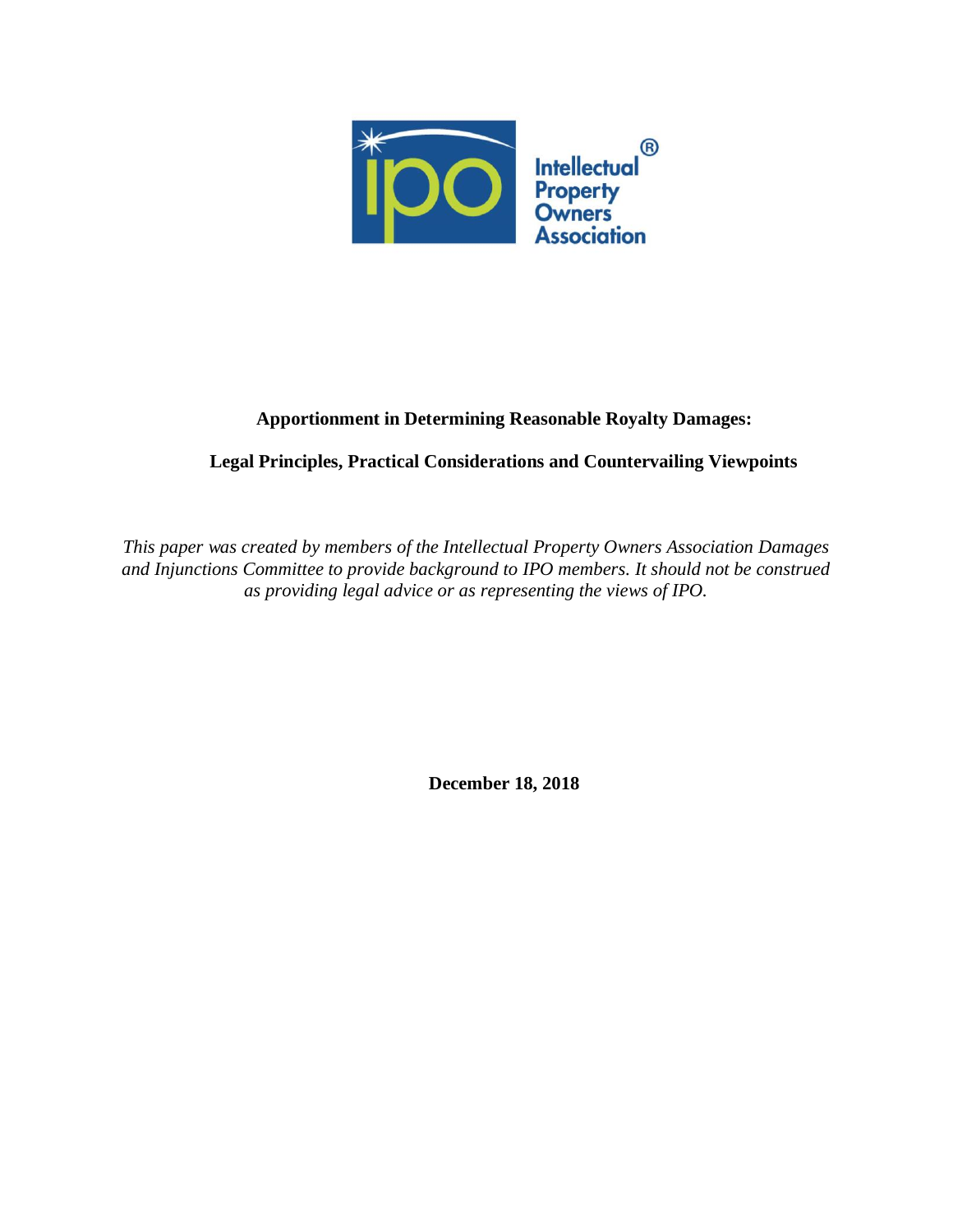### **I. SCOPE OF PAPER**

The Damages and Injunctions Committee of the Intellectual Property Owners Association (IPO) is pleased to present this white paper on apportionment. Our goal in presenting this paper is twofold. First, we have sought to provide a neutral exposition of background law regarding principles of reasonable royalty damages in patent infringement lawsuits, focusing on the legal, economic, and policy-based requirements to apportion damages to the footprint of the invention. Second, recognizing that IPO's membership comes to the subject from different perspectives, we have also sought to present point/counterpoint discussions to bring out arguments on both sides of common disputes relating to apportionment. We hope IPO's membership finds this to be a helpful resource and a thought-provoking starting point for further analyses and discussion.

#### **II. LEGAL BACKGROUND**

#### **A. Introduction to Apportionment**

Damages for infringement shall be "adequate to compensate for the infringement, but in no event less than a reasonable royalty for the use made of the invention by the infringer." 35 U.S.C. § 284. Although the statute is simply stated, determining what constitutes a reasonable royalty has proven to be anything but. A reasonable royalty can be a lump sum, a royalty base reflected in revenues multiplied by a royalty rate, a royalty base reflected in units multiplied by an amount per unit, or a combination thereof. However expressed, the goal of reasonable royalty damages is to compensate the patent holder for the value of the patented technology based on the infringer's use of that technology. *Ericsson, Inc. v. D-Link Sys., Inc.*, 773 F.3d 1201, 1226 (Fed. Cir. 2014).

The concept of apportionment in patent damages was first introduced by the Supreme Court well over 100 years ago in *Garretson v. Clark*, 111 U.S. 120 (1884). The patent at issue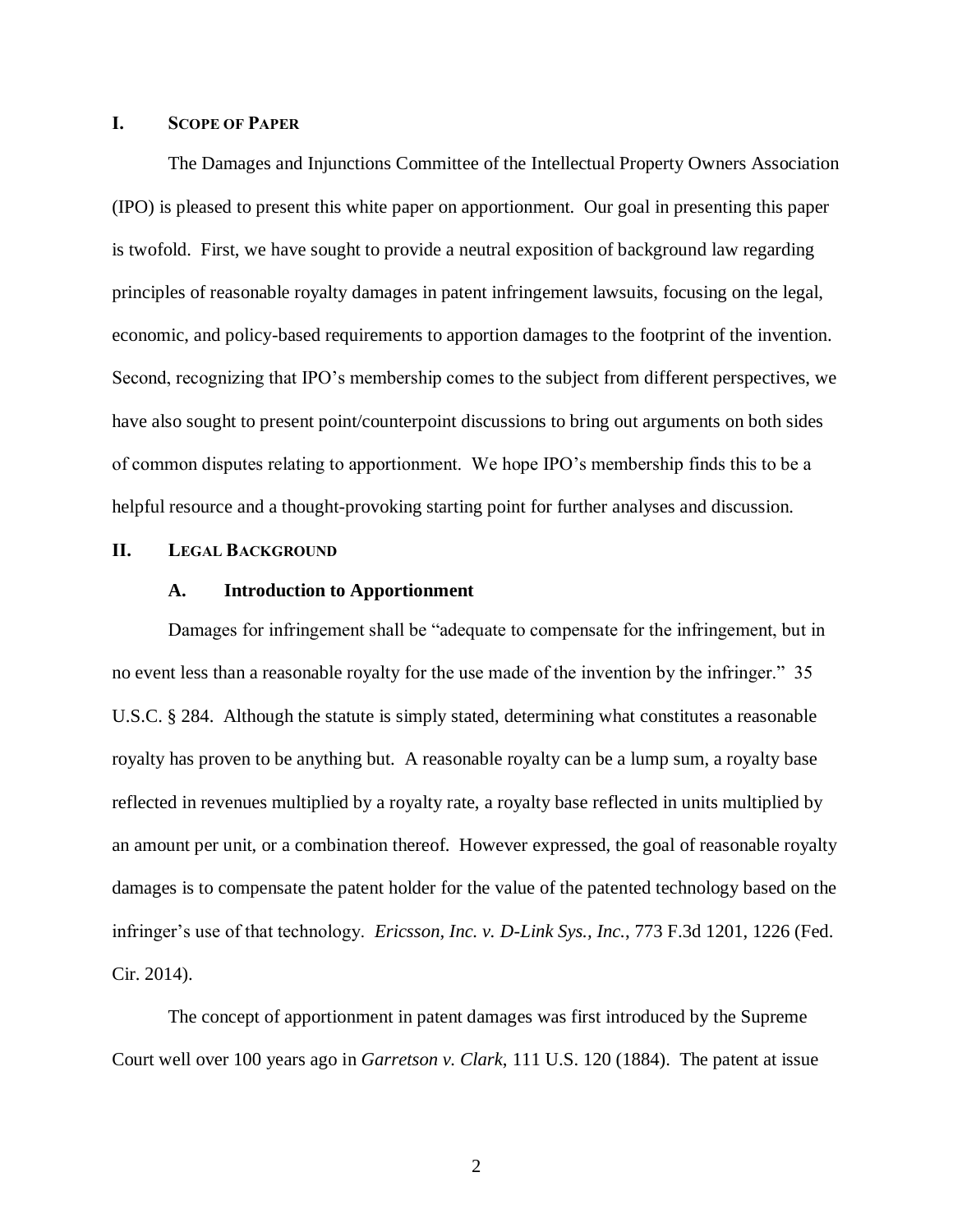was for a mop head clamp, but the plaintiff sought damages based on sales of the entire mop apparatus. *Id.* at 121. The Court held that this was an error:

The patentee, … must in every case give evidence tending to separate or apportion the defendant's profits and the patentee's damages between the patented feature and the unpatented features.

*Id.* Consistent with *Garretson*, the Federal Circuit has emphasized that "a reasonable royalty analysis requires a court to carefully tie proof of damages to the claimed invention's footprint in the market place." *Virnetx, Inc. v. Cisco Sys., Inc.,* 767 F.3d 1308, 1327 (Fed. Cir. 2014) (quotation marks, ellipses, and citations omitted). Apportionment is one way courts have hewed to this mandate.

Courts have recognized an exception to the apportionment requirement known as the

entire market value rule, or EMVR. Under the EMVR, to be excused from the need to apportion,

a patentee:

must show … that the profits and damages are to be calculated on the whole machine, for the reason that the entire value of the whole machine, as a marketable article, is properly and legally attributable to the patented feature.

*Garretson*, 111 U.S. at 121*.* The EMVR relieves a patentee from apportioning its damages only

when the patentee can show that "the patent-related feature is the "'basis for customer demand.'"

*Rite-Hite Corp. v. Kelley Co.*, 56 F.3d 1538, 1549 (Fed. Cir. 1995).

# **B. Apportionment Where Damages Are Calculated By Multiplying a Base by a Rate**

# **1. The Smallest Salable Patent Practicing Unit**

In many cases, patentees calculate their reasonable royalty damages by multiplying a royalty rate by a royalty base. When damages are calculated in this way and the EMVR is not satisfied, many courts have required that the royalty base be apportioned by limiting it to the smallest salable patent-practicing unit (SSPPU).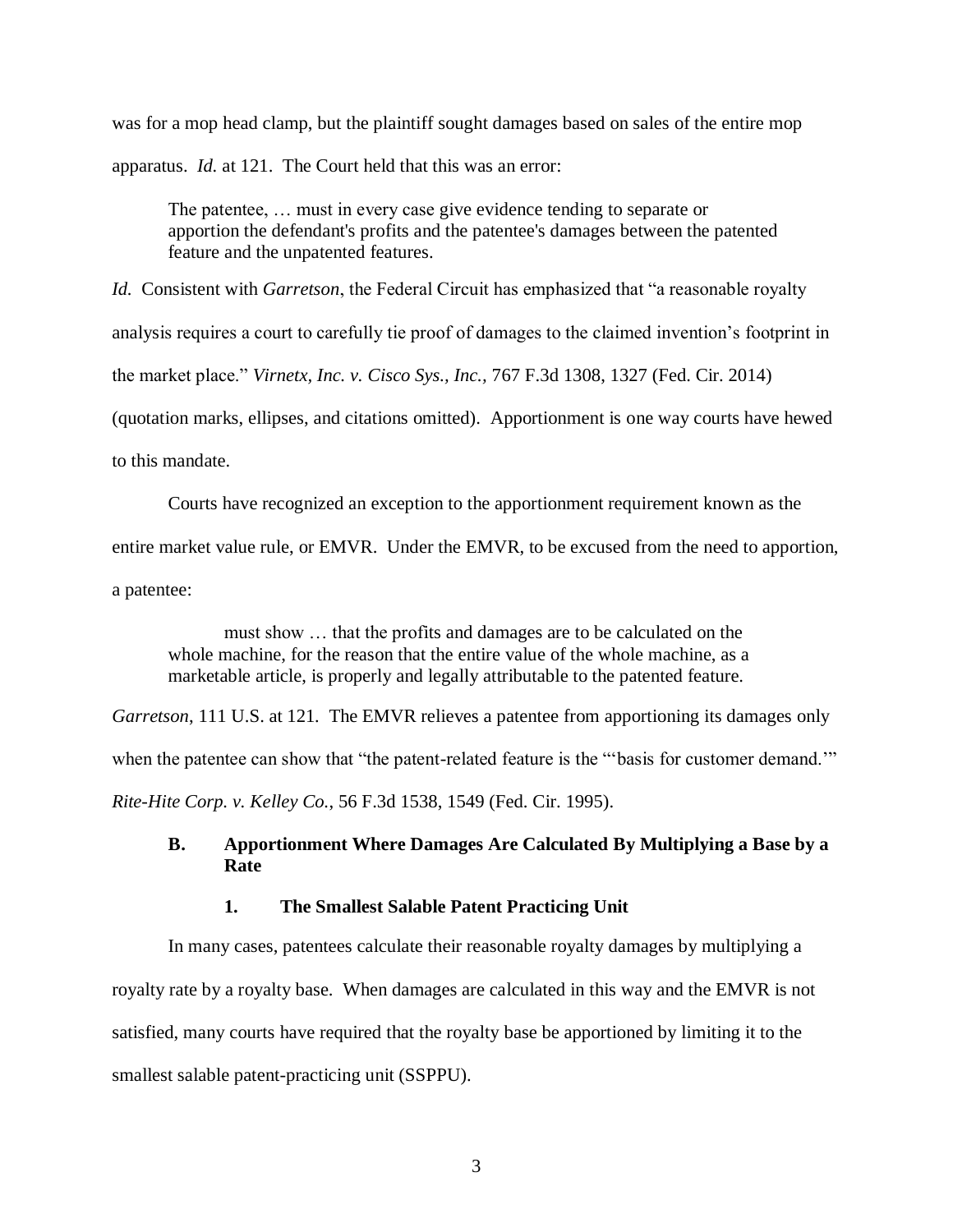*Cornell Univ. v. Hewlett-Packard Co.*, was an early case applying the SSPPU

requirement. 609 F.Supp.2d 279, 288 (N.D.N.Y. 2009) (Rader, J., sitting by designation). In that case, Cornell asserted a patent on an instruction issuing mechanism within a processor, but first sought damages based on sales of the entire computer and then the value of the smaller CPU brick which housed the processor. *Id.* The court held that this was improper because the royalty base must be apportioned down to "the smallest salable infringing unit with close relation to the claimed invention—namely the processor itself." *Id.*

*Cornell* set the stage for *Lucent Techs., Inc. v. Gateway, Inc.*, where the infringing feature was the date picker function in Microsoft Outlook. 580 F.3d 1301 (Fed. Cir. 2009). The court rejected the plaintiff's use of revenues from the sale of entire computers as the royalty base because there was no evidence that the date picker function in Outlook drove consumer demand for computers. The court suggested that the royalty base would have to be apportioned down at least to Outlook itself and possibly even further. The decision thus implied that apportioning through the base was the appropriate method in this particular case. However, while recognizing that "our law states certain mandatory conditions for applying the entire market value rule," *Lucent* also left the door open to the possibility that damages could, in appropriate circumstances, be apportioned through the royalty rate:

Simply put, the base used in a running royalty calculation can always be the value of the entire commercial embodiment, as long as the magnitude of the rate is within an acceptable range (as determined by the evidence).

\* \* \*

There is nothing inherently wrong with using the market value of the entire product, especially when there is no established market value for the infringing component or feature, so long as the multiplier accounts for the proportion of the base represented by the infringing component or feature.

*Id.* at 1338-39.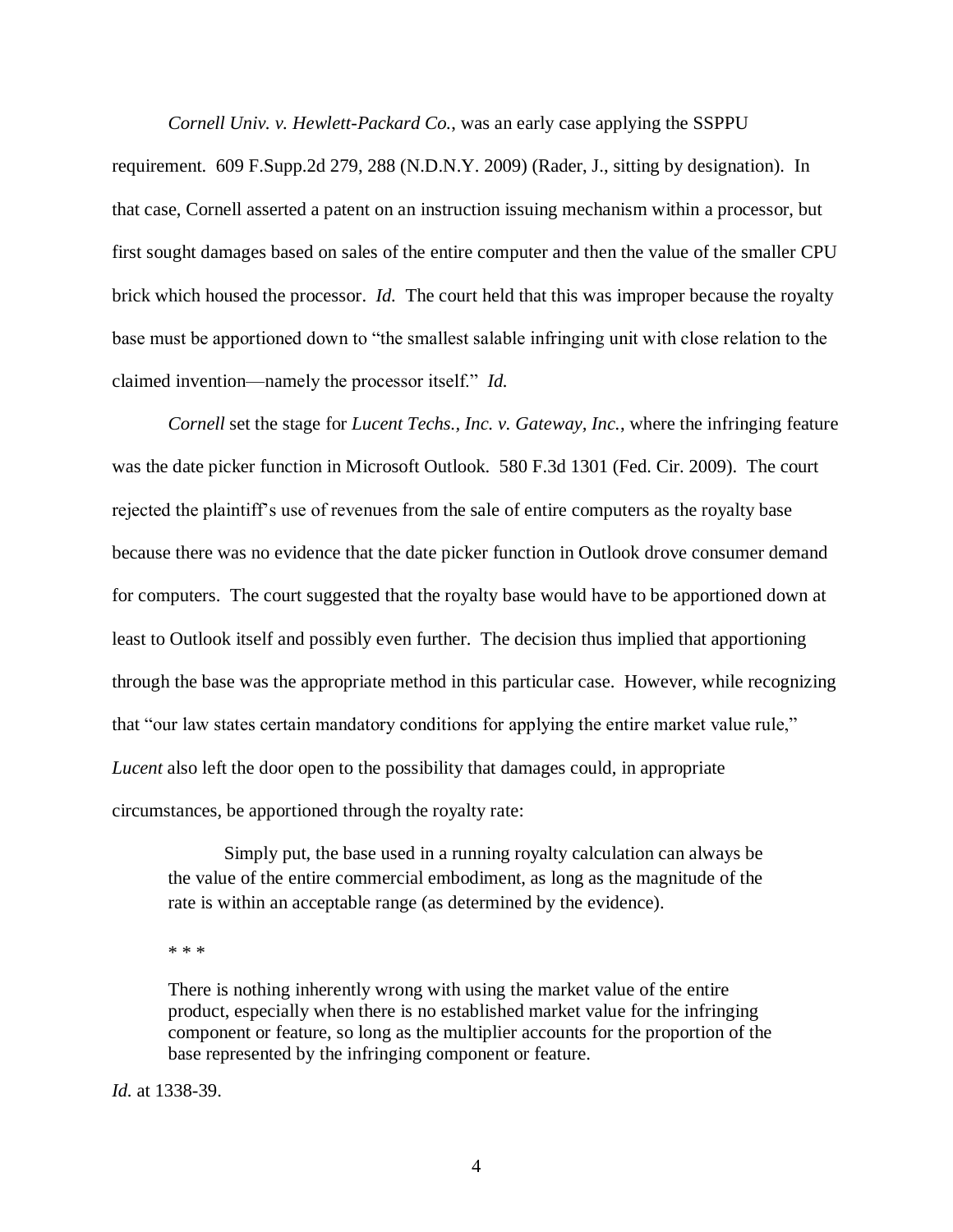Swinging the pendulum in the other direction, the Federal Circuit in *Uniloc USA, Inc. v.* 

*Microsoft Corp.*, 632 F.3d 1292 (Fed. Cir. 2011) and *LaserDynamics, Inc. v. Quanta Computer,* 

*Inc.*, 694 F.3d 51 (Fed. Cir. 2012) emphasized that the entire product should not be used as the

base unless demand for the entire product is attributable to the patented feature. In *Uniloc*, the

court held that

[t]he Supreme Court and this court's precedents do not allow consideration of the entire market value of accused products for minor patent improvements simply by asserting a low enough royalty rate.

In so holding, the Federal Circuit reasoned that:

[t]he disclosure that a company has made \$19 billion dollars in revenue from an infringing product cannot help but skew the damages horizon for the jury, regardless of the contribution of the patented component to this revenue.

*Uniloc*, 632 F.3d at 1320. And in *LaserDynamics*, the court reaffirmed the conclusion and

reasoning of *Uniloc:*

We reaffirm that in any case involving multi-component products, patentees may not calculate damages based on sales of the entire product … without showing that the demand for the entire product is attributable to the patented feature. … [T]he requirement to prove that the patented feature drives demand for the entire product may not be avoided by the use of a very small royalty rate.

\* \* \*

Admission of such overall revenues … only serve to make a patentee's proffered damages amount appear modest by comparison, and to artificially inflate the jury's damages calculation.

*LaserDynamics,* 694 F.3d at 67-68.

In *Ericsson,* the court explained that the SSPPU requirement is an evidentiary rule more

than a substantive rule:

It is not that an appropriately apportioned royalty award could never be fashioned by starting with the entire market value of a multi-component product—by, for instance, dramatically reducing the royalty rate to be applied in those cases—it is that reliance on the entire market value might mislead the jury.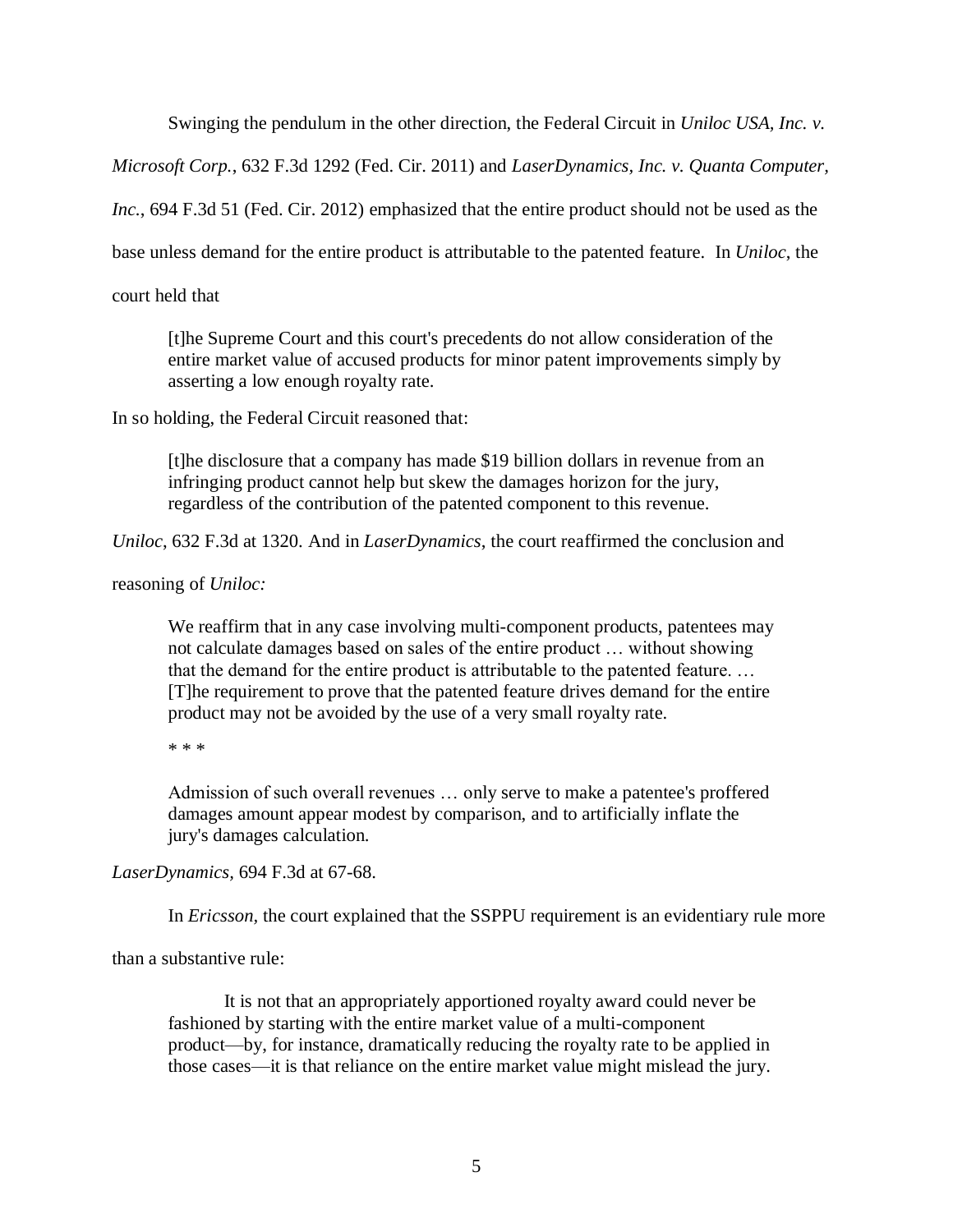773 F.3d at 1227. Some have interpreted this passage to suggest that apportioning through the royalty rate may be permissible if an appropriate methodology is applied. An appropriate methodology, in this view, is one that would avoid misleading the jury is avoided such as, for example, by tailoring the way the evidence is presented to the jury so as not to present total sales revenues. Others have disagreed, arguing that this excerpt in fact reaffirms the core rationale of *Uniloc* and *LaserDynamics*: the likelihood of jury confusion that would result from the use of a larger royalty base in front of a jury warrants excluding that evidence.

In any event, under current law, where the EMVR is not satisfied, *Uniloc, LaserDynamics,* and *Ericsson* recognize that a risk of skewed damages awards may result if overall product revenues are presented to the jury. Thus, in situations where damages are calculated by multiplying a royalty base by a rate, these cases seem to require that the base represent sales attributable to the smallest salable patent practicing unit or smaller.

## **2. Situations Where the SSPPU Incorporates Several Technologies: Apportioning Below the SSPPU**

Identifying the proper royalty base may present a relatively easy task when the infringing feature itself is a commercially available, separately-sold component. A more complex situation arises when the infringing feature is not sold separately. The Federal Circuit addressed this fact pattern in *VirnetX*. There, the infringing technology was a method of network connectivity used in the iPhone FaceTime app. The court held that although the iPhone was the SSPPU,

the requirement that a patentee identify damages associated with the smallest salable patent-practicing unit is simply a step toward meeting the requirement of apportionment. Where the smallest salable unit is, in fact, a multi-component product containing several non-infringing features … the patentee must do more to estimate what portion of the value of that product is attributable to the patented technology.

*Uniloc,* 632 F.3d at 1327. The court reasoned that practical and economic necessity is no exception to the entire market value rule. *Id*. at 1329. The patentee "cannot simply hide behind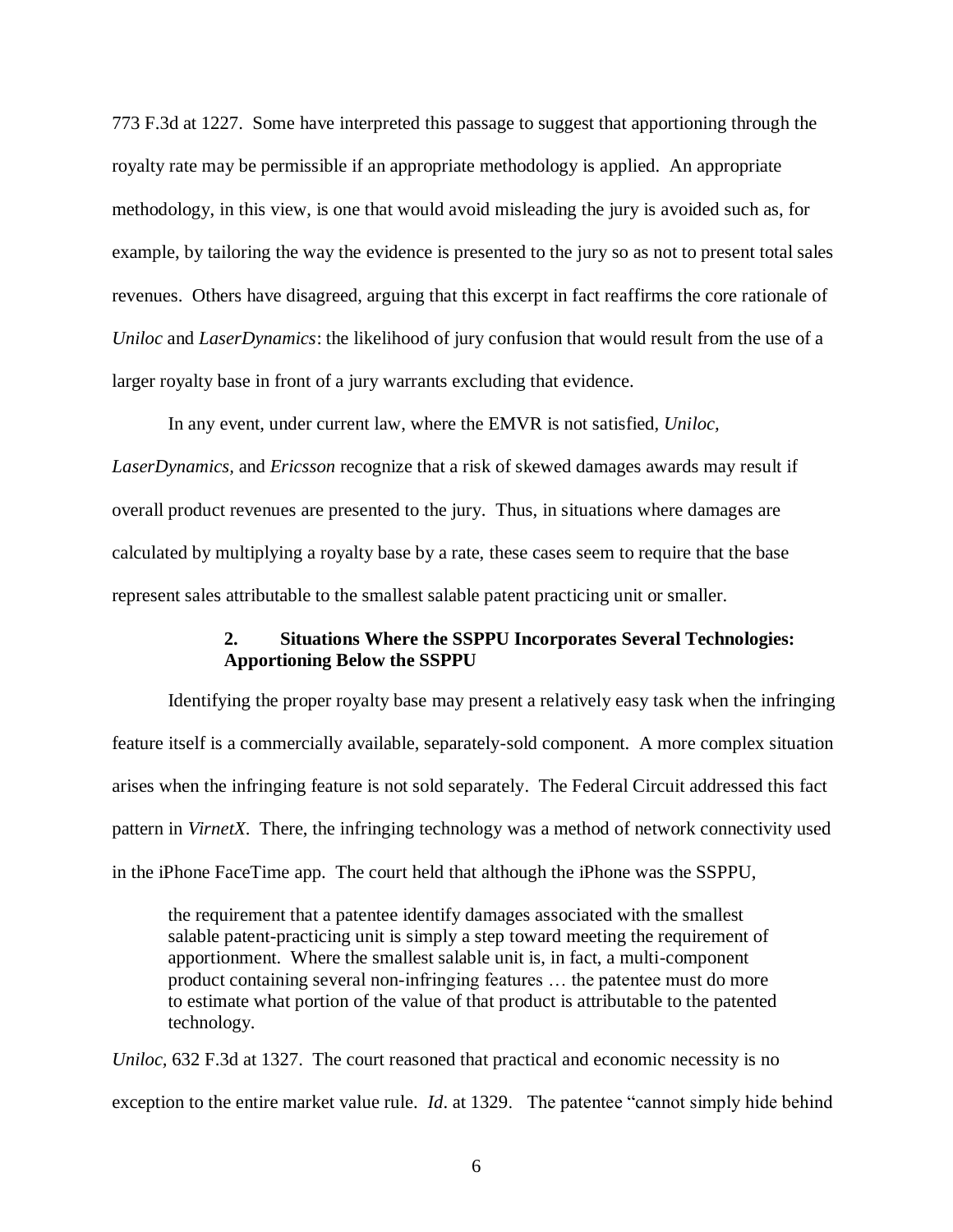[the infringer's] sales model to avoid the task of apportionment." *Id.* at 1329. Thus, based on *VirnetX*, where the SSPPU itself contains infringing and non-infringing features, the royalty base must be apportioned down further such that it does not include any non-infringing features. Indeed, the royalty base must be tied to the footprint of the invention. *Id.* at 1329. Noninfringing features may only be included when the EMVR is satisfied.

### **3.** *Exmark* **and Apportionment Through the Royalty Rate**

While many of the foregoing cases emphasize the need to apportion through the royalty *base,* the Federal Circuit has also recognized situations where apportioning through the royalty *rate* is required or appropriate.The court squarely addressed this question in *Exmark Mfg. Co. v. Briggs & Stratton Power Prods. Grp., LLC,* 879 F.3d 1332 (Fed. Cir. 2018). In that case, the claim at issue recited an entire lawnmower, but the novel feature was a baffle. In that situation, the court affirmed the use of revenues from sales of the entire claimed lawnmower as the royalty base. The court cited language from *Lucent* and *Ericsson* reasoning that:

[s]o long as Exmark adequately and reliably apportions between the improved and conventional features of the accused mower, using the accused mower as a royalty base and apportioning through the royalty rate is an acceptable methodology.

*Exmark,* 879 F.3d at 1348. *Exmark* is thus the first Federal Circuit opinion post*-Lucent* to permit apportionment through the royalty rate instead of the royalty base.<sup>1</sup> In reaching its decision, the Federal Circuit relied on the fact that the patent at issue claimed the entire lawn mower, a prior comparable agreement used the entire lawn mower as part of the base, and using the entire lawn mower as the base was consistent with market realities.

Some have found particular significance in the fact that in *Exmark*, the claims were drawn to the entire lawn mower, such that the lawn mower was the SSPPU. Under this view,

 $\overline{a}$ 

 $<sup>1</sup>$  The Federal Circuit, however, vacated and remanded the damages award because the patent owner's damages expert's royalty</sup> base "lacked sufficient ties to the facts of the case." *Id.* at 1351.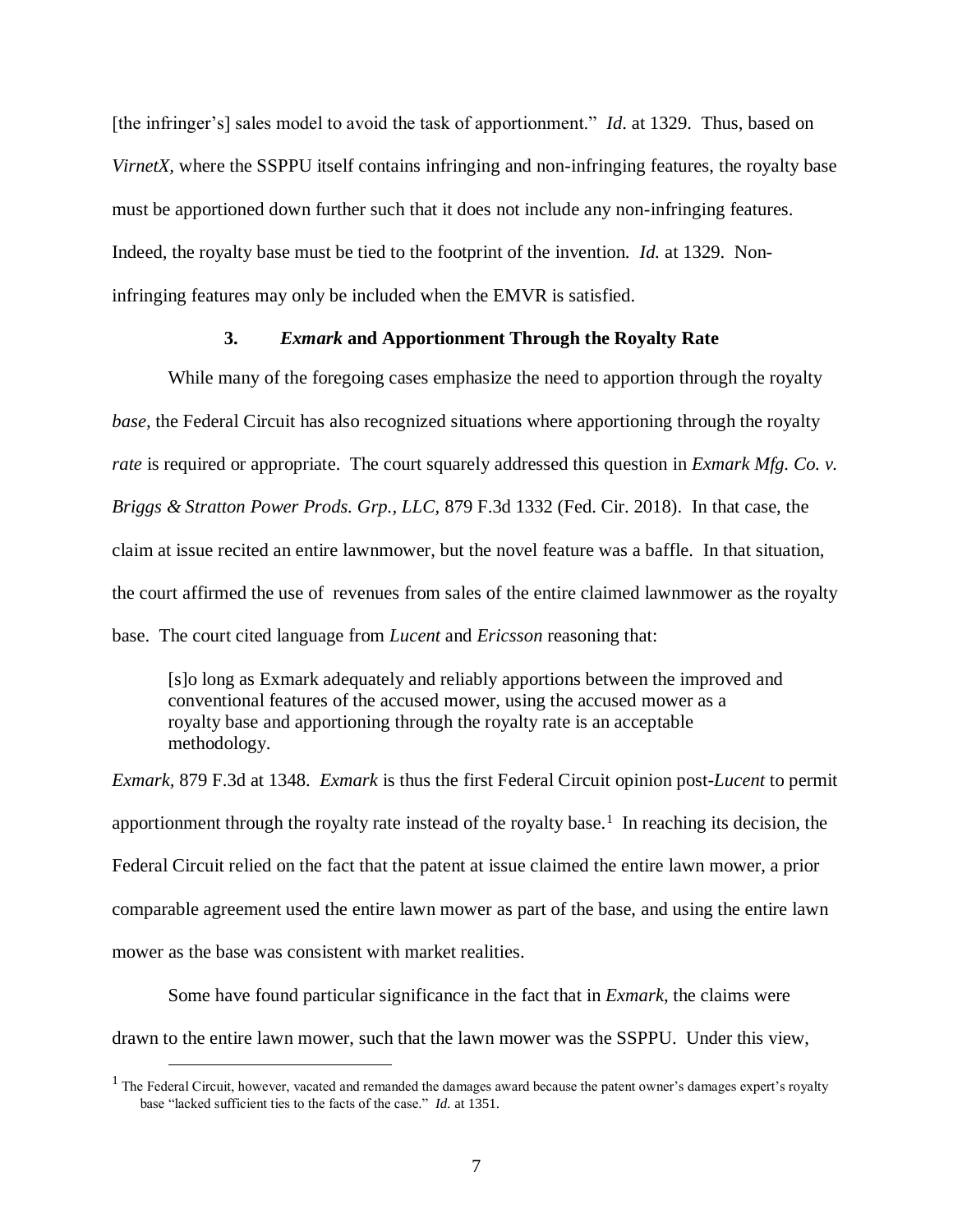there is no inconsistency between *Exmark* and prior case law. Indeed, under this view, *Exmark* is consistent with cases like *VirnetX* in the sense that, even where the SSPPU has been identified, further apportionment may still be required--here, in the rate.

Others have pointed to language in *Exmark* suggesting that its holding might not be limited to situations where the claim scope is coterminous with the SSPPU, and have argued that *Exmark's* holding represents a significant erosion of the entire market value rule. Under this view, there is a contrast between the *Exmark* case and *Finjan, Inc. v. Blue Coat Sys., Inc.,* 879 F.3d 1299 (Fed. Cir. 2018), decided just two days earlier, as well as the Federal Circuit cases decided post-*Lucent,* discussed above.

In *Finjan,* the Federal Circuit rejected the use of a royalty base containing non-infringing features on the ground that the base was not sufficiently apportioned--even though the base was the SSPPU. As in *VirnetX*, in *Finjan,* the Federal Circuit stated that a multi-feature SSPPU can only be used as the royalty base if the infringing feature is the basis for customer demand. Otherwise, the royalty base must be apportioned to reflect "the incremental value that the patented invention adds to the end product." *Finjan,* 879 F.3d at 1311. There was no suggestion in *Finjan* that apportionment only in the royalty rate could be an appropriate substitute.

Most recently, the Federal Circuit addressed the issue of apportionment in *Power Integrations, Inc. v. Fairchild Semiconductor Int'l, Inc.*, 904 F.3d 965 (Fed. Cir. 2018). In this case, without mentioning *Exmark* but relying on *Uniloc, LaserDynamics* and *VirnetX,* the Federal Circuit re-emphasized that the royalty base should not be larger than the smallest salable unit and that, where the SSPPU is itself a multicomponent product, the royalty base must be apportioned even further. The Federal Circuit also addressed the EMVR stating:

As *LaserDynamics, Versata,* and *VirnetX* held, the entire market value rule is appropriate only when the patented feature is the sole driver of customer demand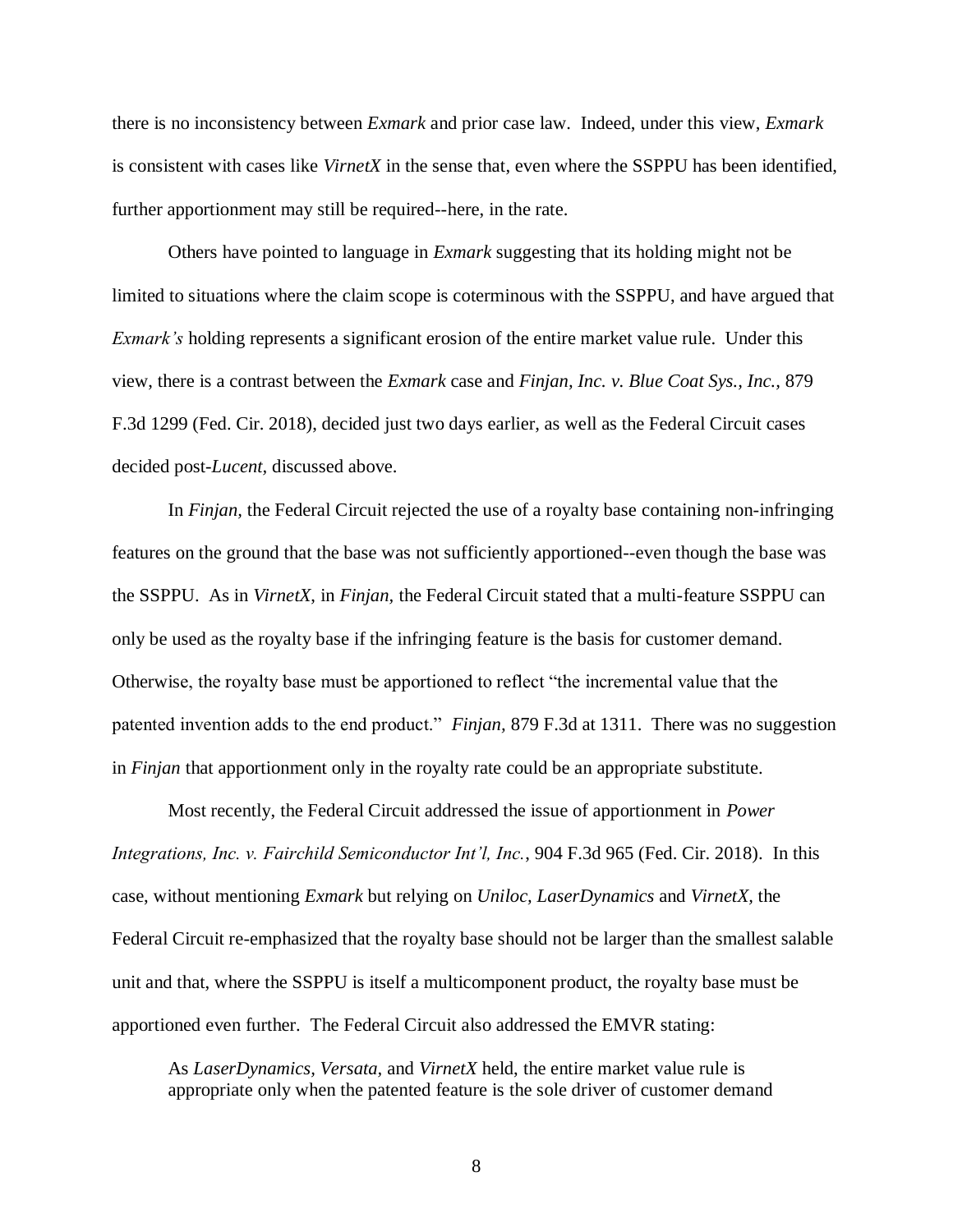or substantially creates the value of the component parts. The burden of proof in this respect is on the patent holder. The question is whether the accused product, compared to other products in the same field, has features that would cause consumers to purchase the products beyond the patented feature, i.e., valuable features. Where the accused infringer presents evidence that its accused product has other valuable features beyond the patented feature, the patent holder must establish that these features do not cause consumers to purchase the product. A patentee may do this by showing that that patented feature "alone motivates customers to purchase [the infringing product]" in the first place. But when the product contains multiple valuable features, it is not enough to merely show that the patented feature is viewed as essential, that a product would not be commercially viable without the patented feature, or that consumers would not purchase the product without the patented feature. When the product contains other valuable features, the patentee must prove that those other features do not cause consumers to purchase the product.

*Id.* at 979 (internal citations omitted).

# **C. Apportionment Where Damages Are Calculated Based on a Per-Unit Fixed Royalty**

The cases discussed thus far address royalties calculated using a royalty base expressed a revenues multiplied by a rate. Other damages models also exist, such as ones in which royalties are calculated by multiplying a fixed royalty dollar value by the number of units sold. Such a damages model may not lend itself to the use of the SSPPU. In *CSIRO v. Cisco Sys, Inc.*, 809 F.3d 1295 (Fed. Cir. 2015), the Federal Circuit affirmed a damages award based on a fixed dollar rate multiplied by the number of units, and held that all reasonable royalty models need not begin with the SSPPU—such a requirement would be "untenable." *Id*. at 1303. Rather, reasonable royalty models may begin with comparable licenses, even if those licenses "express the royalty rate as a percentage of total revenues, rather than in terms of the smallest salable unit." *Id.* An acceptable model, according to the Federal Circuit, may "begin[] with rates from comparable licenses and then account[] for differences in the technologies and economic circumstances of the contracting parties." *Id.* (quotation marks and citation omitted).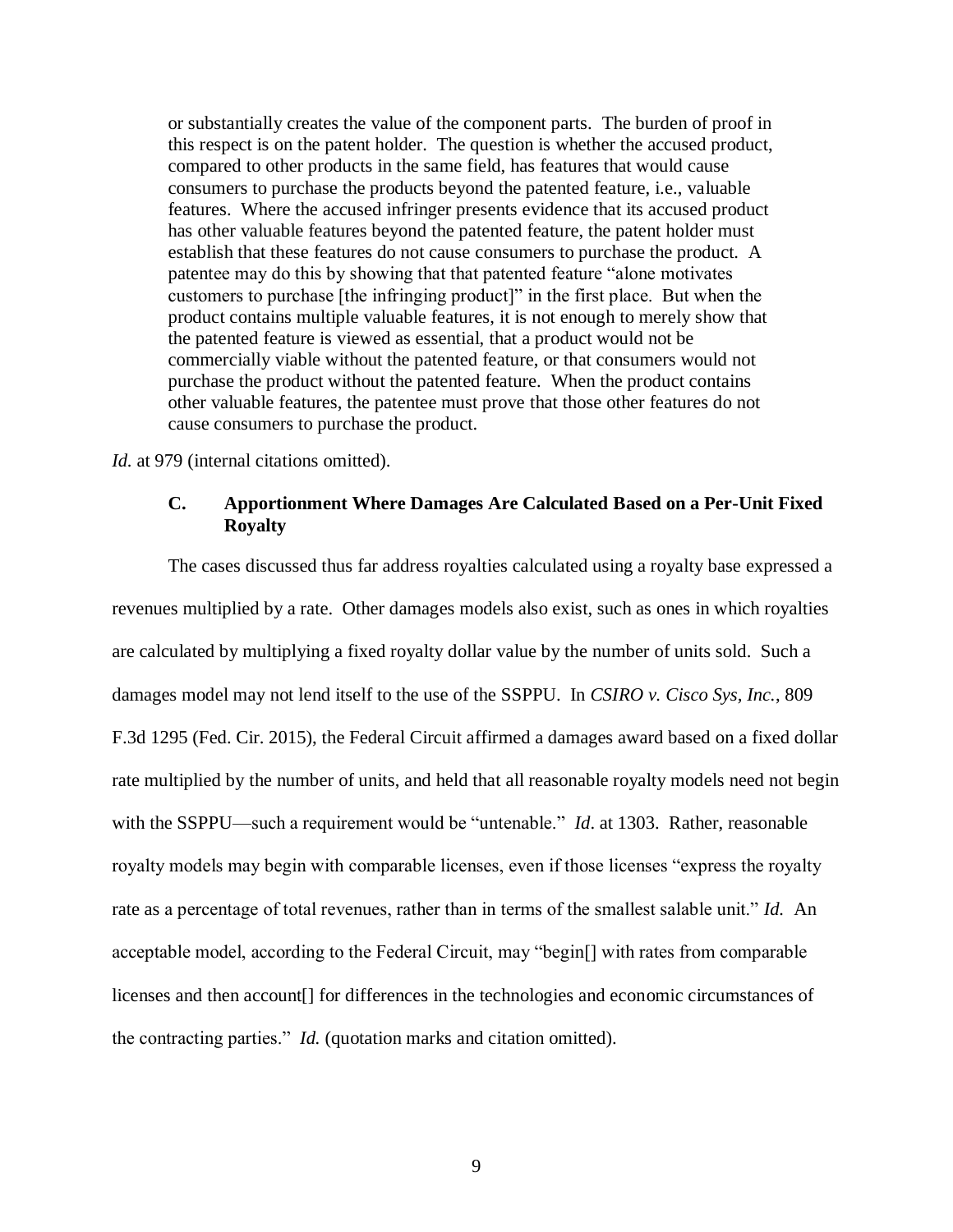Underpinning the court's approval of such an analysis is that the per-unit royalty, having been derived from comparable licenses, "already built in apportionment." *Id.* "Put differently, the parties [to the comparable licenses] negotiated over the value of the asserted patent, and no more." *Id.* Because apportionment was already accomplished by the selection of comparable licenses, no further apportionment was required in this situation.

### **III. USE OF PRIOR COMPARABLE AGREEMENTS**

 $\overline{a}$ 

As we have seen, the law requires apportioning between patented and unpatented features to ensure that the damages award fairly represents the footprint of the invention, and no more. And jurisprudence on apportionment has, in most cases, required that, in cases involving base as expressed as revenues-and-rate damages models applied to multi-component or multi-feature products, the royalty base must be the smallest salable patent practicing unit unless the patent owner can establish that a larger royalty base satisfies the EMVR. *LaserDynamics,* 694 F.3d at 67. If the SSPPU itself is a multi-component or multi-feature unit, additional apportionment may still be required. *See, e.g., VirnetX,* 767 F.3d at 1327-8.

A common methodology for calculating patent damages relies on evidence provided by real-life comparable license agreements, where the royalty base may not actually be apportioned.<sup>2</sup> For example, a comparable license agreement may provide for a royalty on an entire machine, where only a small feature of that machine is patented. Strict application of the

<sup>2</sup> Indeed, the first two *Georgia-Pacific* factors specifically contemplate consideration of prior agreements of the parties, and other license agreements may be considered under *Georgia-Pacific* factor 12. The first *Georgia-Pacific* factor considers "[t]he royalties received by the patentee for the licensing of the patent in suit, proving or tending to prove an established royalty." *Georgia-Pacific Corp. v. U.S. Plywood Corp.,* 318 F. Supp. 1116, 1120 (S.D.N.Y. 1970). The second *Georgia-Pacific* factor considers "[t]he rates paid by the licensee for the use of other patents comparable to the patent in suit." *Id. Georgia-Pacific* factor 12 addresses "[t]he portion of profit or selling price that may be customary in the particular business or in comparable businesses to allow for the use of the invention or analogous inventions." *Id.* As discussed in more detail below, in using prior agreements, the issue generally boils down to whether the prior agreement is "comparable" to the hypothetical negotiation.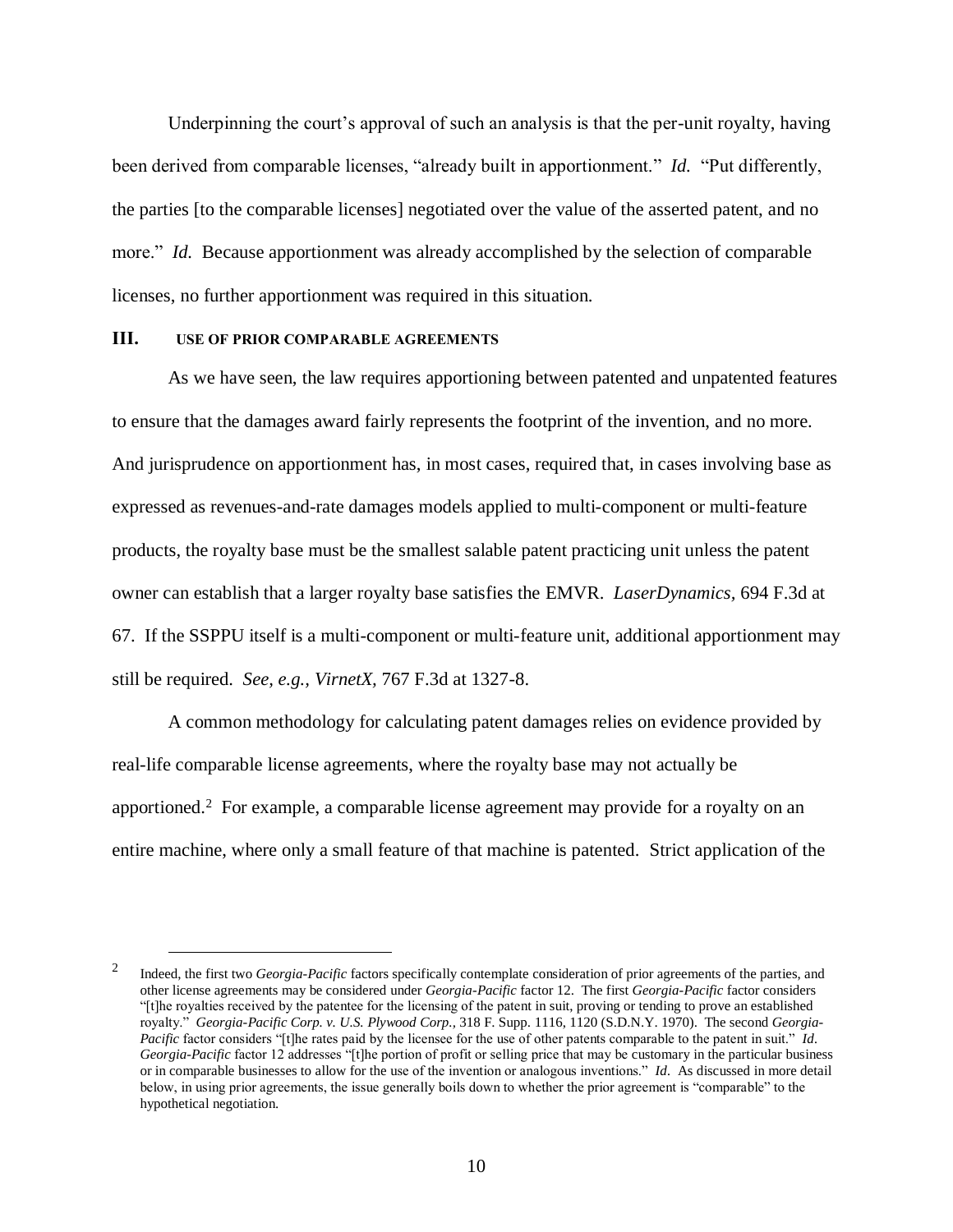apportionment requirement may require creative economic analysis to determine an appropriate royalty base.

#### **A. Identifying and Using Comparable License Agreements**

Before addressing how one might apportion in view of comparable license agreements, we first address how to determine whether a license agreement is indeed comparable. *See ResQNet.com v. Lansa*, *Inc.*, 594 F.3d 860 (Fed. Cir. 2010). Comparability is generally analyzed by considering whether the prior agreement and the hypothetical negotiation involve comparable technology, comparable economic circumstances, similar structure (*i.e*., lump sum v. running royalty as a percentage of sales, running royalty as an amount per unit) and arise under comparable circumstances. *See generally, VirnetX,* 767 F.3d 1308 , *LaserDynamics,* 694 F.3d 51 ; *ResQNet.com,* 594 F.3d 860; *Lucent ,* 580 F.3d 1301. And, if an agreement is not "sufficiently comparable" to the circumstances of the case being litigated, the agreement should be excluded. *Id*. at 871 ("re-bundling licenses simply have no place in this case"); *see also LaserDynamics*, 694 F.3d at 80 (district court "erroneously permitted continued reliance on [prior license] evidence where comparability between it and a hypothetical license to the [asserted patent] was absent).

Courts recognize that prior licenses "are almost never perfectly analogous to the infringement action." *Ericsson*, 773 F.3d at 1227. Accordingly, "[t]estimony relying on licenses must account for such distinguishing facts when invoking them to value the patented invention." *Id.* Even prior licenses that are markedly different from the hypothetical negotiation might be capable of supporting a reasonable royalty theory, so long as the expert appropriately accounts for the differences. *See e.g., Lucent* 580 F.3d at 1335 (vacating damages award and ordering new damages trial, but recognizing that "we do not conclude that the aforementioned license agreements [] cannot, as a matter of law, support the damages award in this case"). The more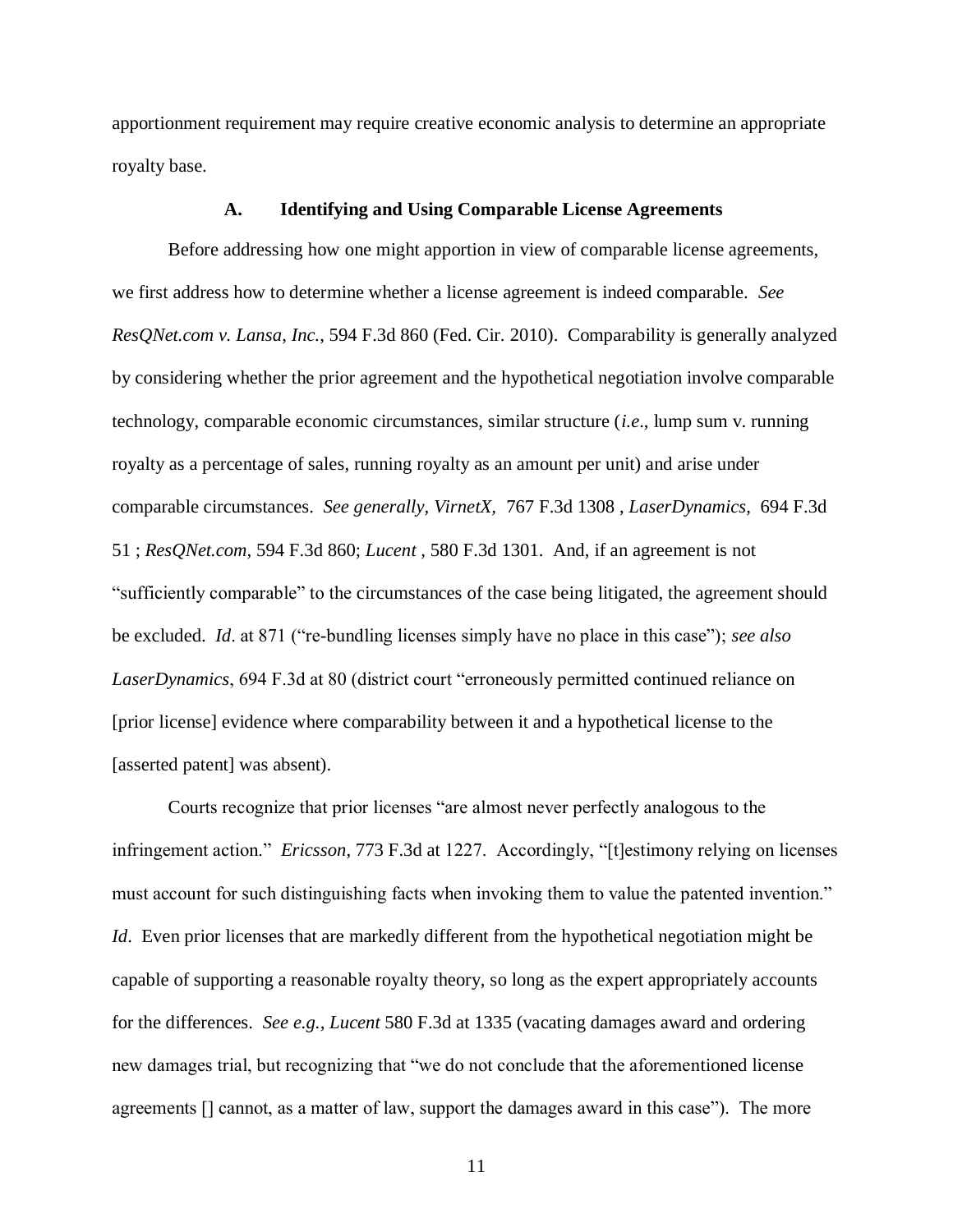similar the prior agreements are to the hypothetical negotiation, the less the justification for adjusting the base and/or rate from the prior agreements; and the more dissimilar they are, the higher the justification for adjusting the base and/or the rate.

#### **1. Evaluating Technological Comparability**

In evaluating technological comparability, courts will not tolerate "loose or vague comparability between different technologies." *LaserDynamics* , 694 F.3d at 79. Licenses in "the same general computer field" are not technologically comparable without showing the relationship to the patented technology or the accused infringing products. *Lucent*, 580 F.3d at 1325, 1332. Merely stating that a prior agreement has "similar 'telephony related functionality' and 'operational benefits'" is not sufficient detail to support technological comparability. *Sprint Commc'ns Co. L.P. v. Comcast IP Holdings, LLC*, Case No. 12-1013-RGA, 2015 WL 456154, \*2 (D. Del. Jan. 30, 2015). Not surprisingly, actual licenses to the patented technology are considered highly probative. *LaserDynamics*, 694 F.3d at 79. In evaluating technological comparability, some of the issues experts should consider are the similarity of the licensed technology to the litigated technology, whether the patent claims are directed to the end-product or a component, and the importance of the licensed technology versus the litigated technology to the licensee/accused infringer and the industry. Reliance on a prior license should take into account the extent to which the previously licensed patents and patents-in-suit are similarly "fundamental" in their field. *W.L. Gore & Associates, Inc. v. C.R. Bard*, Case No. 11-515-LPS-CJB, 2015 WL 12731924 \*6 (D. Del. Nov. 4, 2015). Any differences should be accounted for in the hypothetical negotiation royalty base and/or rate.

### **2. Evaluating Economic Comparability**

In evaluating economic comparability, the following economic variables in prior licenses should be accounted for when using a prior agreement in a reasonable royalty analysis.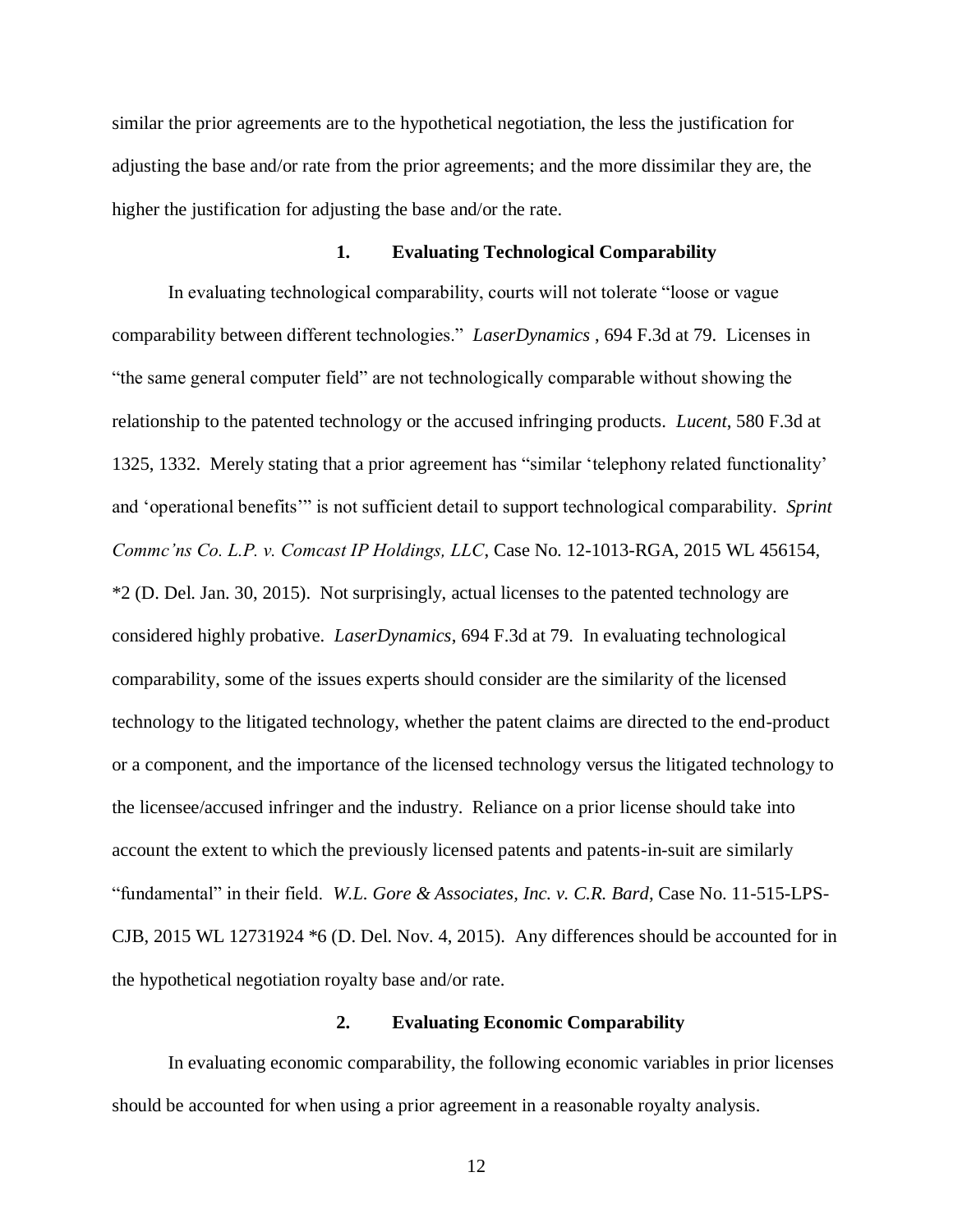#### **a. The relationship between the parties.**

Consider whether the relationship between the parties to the agreement is one of competitors, inventor-manufacturer, inventor-distributor, or manufacturer-distributor. Consider also where each of the parties is in the chain of distribution—*e.g*., licensor/licensee as the manufacturer of a commercial product versus licensor/licensee as the manufacturer of a component part versus licensee as a distributor-- and how that compares to the relationship of the patentee and the accused infringer. For example, one court determined that a prior agreement between an inventor and manufacturer was "not instructive as to an established royalty" that would occur between competitors based on the different economic relationships. *World Wide Stationary Mfg., Co. v. Bensons Int'l Sys. Inc.*, 3:11cv523, 2012 WL 3241835, \*6 (N.D. Oh. Aug. 7, 2012).

Mischaracterizing the relationship of the parties to a prior agreement may irrevocably taint a damages opinion. In one case, for example, the relationship between the parties to a prior agreement was mis-described as supplier and customer, where the parties were actually inventor and promoter. *Bowling v. Hasbro, Inc.*, C.A. No. 05-2295, 2008 WL 717741 (D. RI. Mar. 17, 2008). The court found this mischaracterization to be a critical flaw in a damages opinion. *Id.* 

So, if the closest prior agreement is between parties with a different economic relationship compared to the parties to the hypothetical negotiation, care must be taken to account for such distinguishing facts.

# **b. Identity of the parties in the prior agreement.**

Consider whether the prior agreement includes the same parties as in the litigation, a subset of parties in the litigation, or exclusively third parties.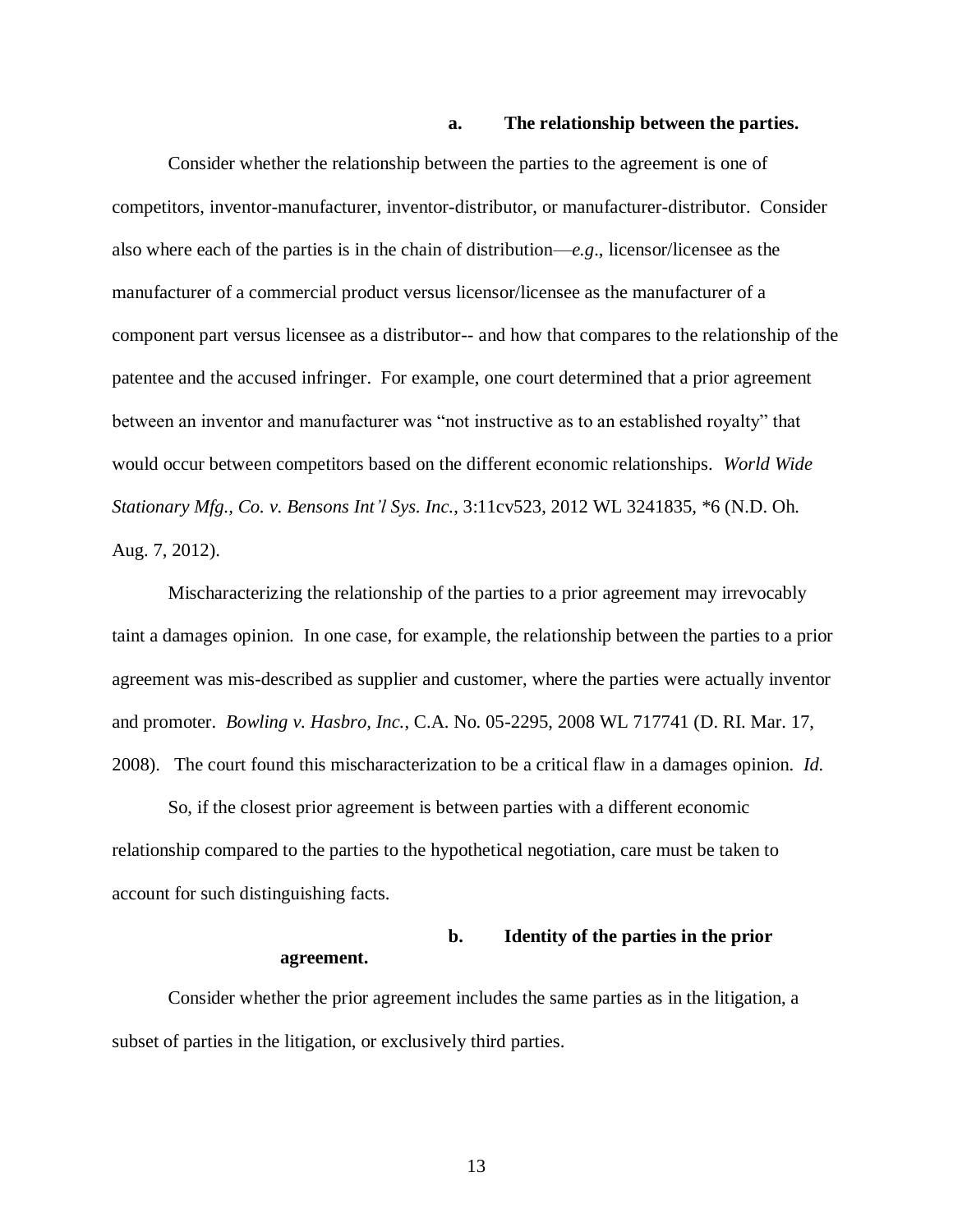Adjustments may be necessary where a prior comparable agreement involved third parties, not present in the litigation. For example, the competitive positions of the third parties may be different compared to the litigants. The third parties may have different products, and even different business models compared to the litigants. *See Visteon Global Techs., Inc. v. Garmin Int'l, Inc.*, Case No. 10-cv-10578, 2016 WL 4727476 (E.D. MI, Sep. 12, 2016) (expert could consider prior agreement with third party, where expert expressly accounted for distinguishing facts such as different negotiation posture of parties to prior agreement); *Texchem Advanced Products Inc. Sdn. Bhd. V. e.PAK Int'l Inc.*, Case No. EDCV 12-1341 JGB (SPx), 2014 WL 12589656 (C.D. Cal. June 11, 2014) (denying without prejudice motion to exclude prior agreement with third-party that did not cover asserted patent, because it was not "radically different" from hypothetical agreement).

### **c. Timing of prior agreement in relation to the hypothetical negotiation.**

Consider the timing of the agreement in comparison to the date of the hypothetical negotiation in the current litigation. Even where one party in the agreement is also involved in the litigation, where the agreement occurred a decade after the hypothetical negotiation, this "considerable temporal difference [] would have a dramatic effect on the economic positions of the negotiating parties." *Sprint*, 2015 WL 456154, \*2.

# **d. Finality of the agreement.**

Consider whether the prior agreement is a final executed license, an unaccepted proposal, a draft, or merely a company policy. Evidence of licensing negotiations, without a final executed license, may be unreliable to support a reasonable royalty opinion. *See Whitserve, LLC v. Comput. Packages*, *Inc.,* 694 F.3d 10, 29-30 (Fed. Cir. 2012) ("patentees could artificially inflate the royalty rate by making outrageous offers" thereby reducing any possible evidentiary value of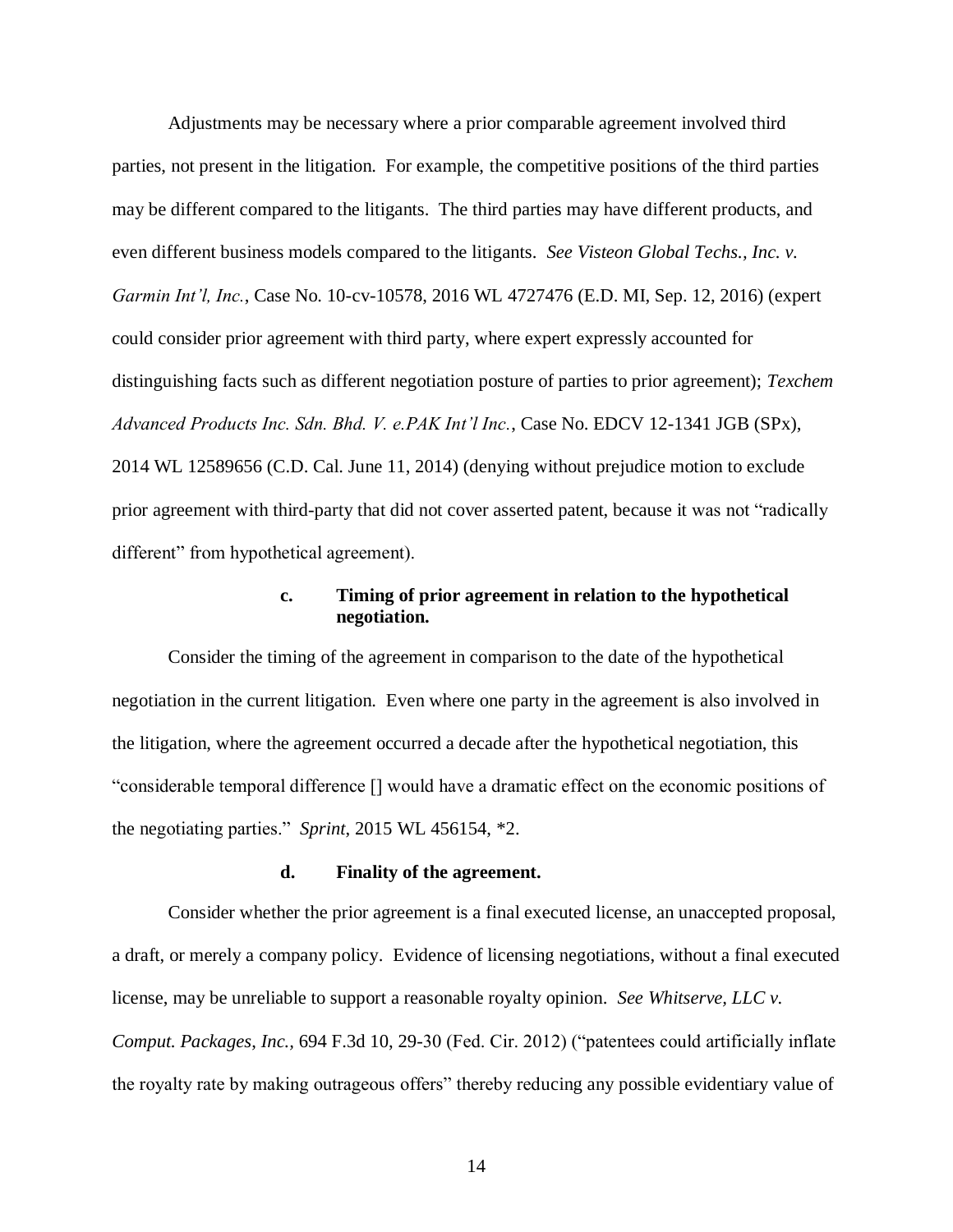licensing offers); *Powell v. Home Depot U.S.A.*, *Inc.,* 663 F.3d 1221, 1241 (Fed. Cir. 2011) (unsuccessful negotiations merely representing "what an infringer would prefer to pay is not the test for damages").

# **e. Volume of expected licensed products and materiality of expected royalty income.**

Consider whether the volume of the expected licensed products and the volume of the accused products, as well as the resulting royalty payments, are similar or wildly divergent. Where the volume of sales and corresponding royalty payments are small, the parties may be willing to agree to very different financial terms than if the volume of sales and corresponding royalty payments are large. *See Summit 6, LLC v. Samsung Elecs. Co*., 802 F.3d 1283, 1300 (Fed. Cir. 2015) (considering sales volume of accused products and those sold by comparable licensee in reasonably royalty analysis). Adjustments may be necessary to account for those differences.

# **f. Comparability of the structure of the prior agreement.**

Consider whether the structure of the prior agreement is comparable to the structure of the hypothetical license. For example, to evaluate comparability of a prior lump-sum agreement in the context of a running-royalty, or vice versa, there must be some basis for comparison to recalculate the prior agreement and put the payments in the appropriate context. *Lucent* , 580 F.3d at 1330 . Converting a lump-sum in a prior license to an implied royalty rate is unreliable if there is no information on the sales volume paid under the prior license. *Baltimore Aircoil Co. v. SPX Cooling Technologies*, *Inc.*, 2016 WL 4426681, \*25 (D. Md. Aug. 22, 2016). Even where the prior agreement is between the parties in the litigation and covers the patent-in-suit, it may not be sufficiently comparable to be relevant to determining damages. In *CSIRO*, the district court determined a prior agreement was not comparable to the hypothetical negotiation even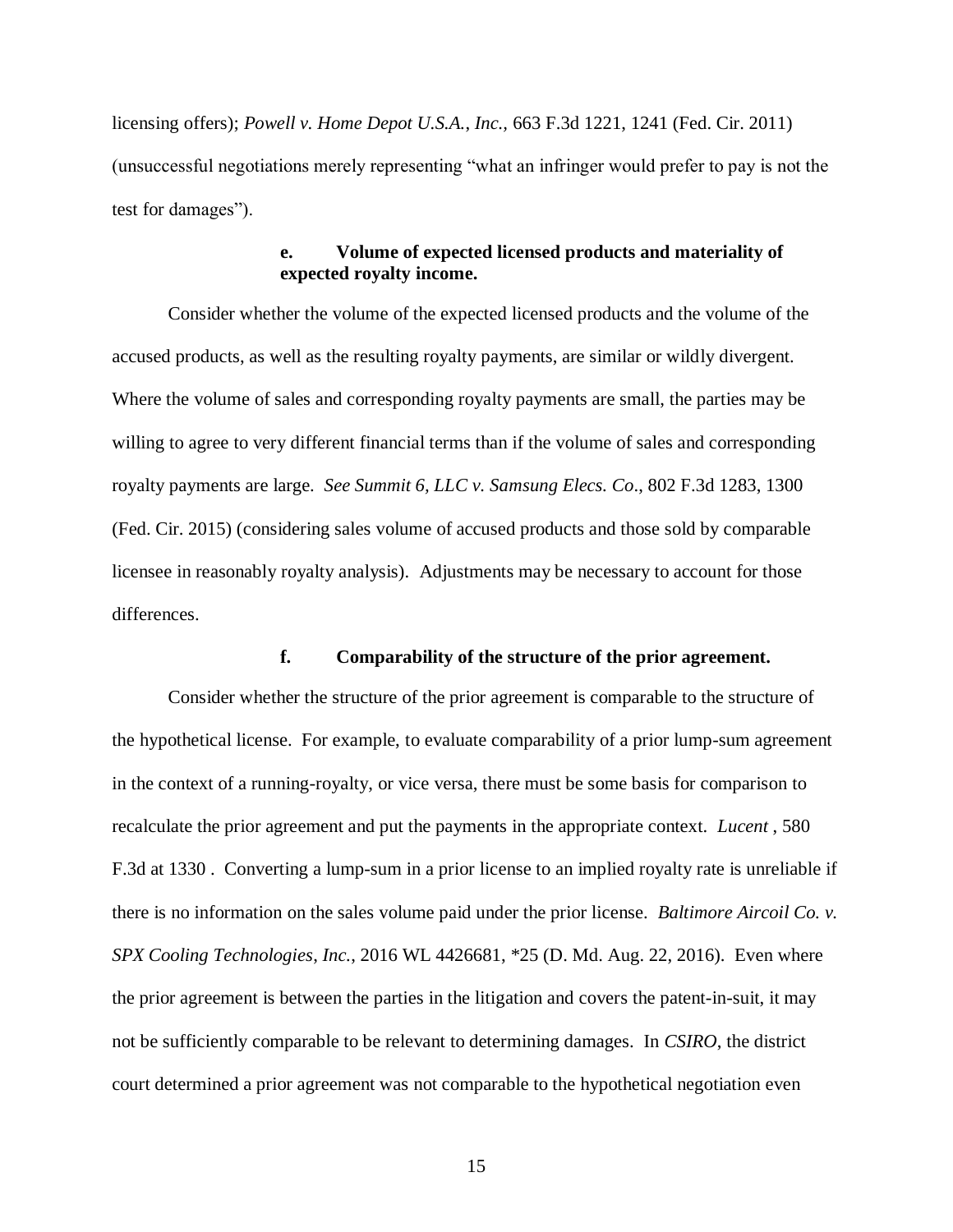though the prior agreement was between the licensee and a predecessor business to the defendant, and that prior agreement covered the patent-in-suit. 809 F.3d at 1299-30. The prior agreement was deemed not comparable by the district court for several reasons, including because it applied a percentage royalty based on chip prices, and the court determined that such a calculation provides no indication of the invention's actual value. *Id*. On appeal, the Federal Circuit found the district court's failure to consider the prior agreement to be erroneous, and remanded with instructions to reconsider its comparability. *Id*. at 1307.

#### **g. Economic comparability of the parties.**

Consider variables such as the relative size of the companies, economic viability of the companies, reputation of the companies in the industry, length of time the companies have been in business, and the companies' positions in the relevant market. Where a party to a prior agreement was facing imminent bankruptcy, consistently losing money and facing shareholder scrutiny, or had some other urgency to enter the agreement, this may impact the economic comparability to the hypothetical negotiation.

#### **h. Scope of agreement.**

Consider the scope of the prior agreement, the number of patents licensed, whether the license included other IP rights and know-how, whether the prior agreement was a cross-license, and other licensing terms that affect the value of the license.

Where a prior license covers an entire patent portfolio, other intellectual property, or services, the expert must evaluate sufficient evidence to weigh any economic differences with a hypothetical license just for the patent in suit. *LaserDynamics, Inc. v. Quanta Computer, Inc.*, No. 2:06-cv-348-TJW-CE, 2011 WL 7563818 (E.D. Tex. Jan. 7, 2011); *see also DataQuill Ltd. v. High Tech Computer Corp.*, 887 F. Supp. 2d 999, 1021-25 (S.D. Cal. 2011). For example, a license for nine U.S. patents, foreign patents, and patent applications is "quite different from" a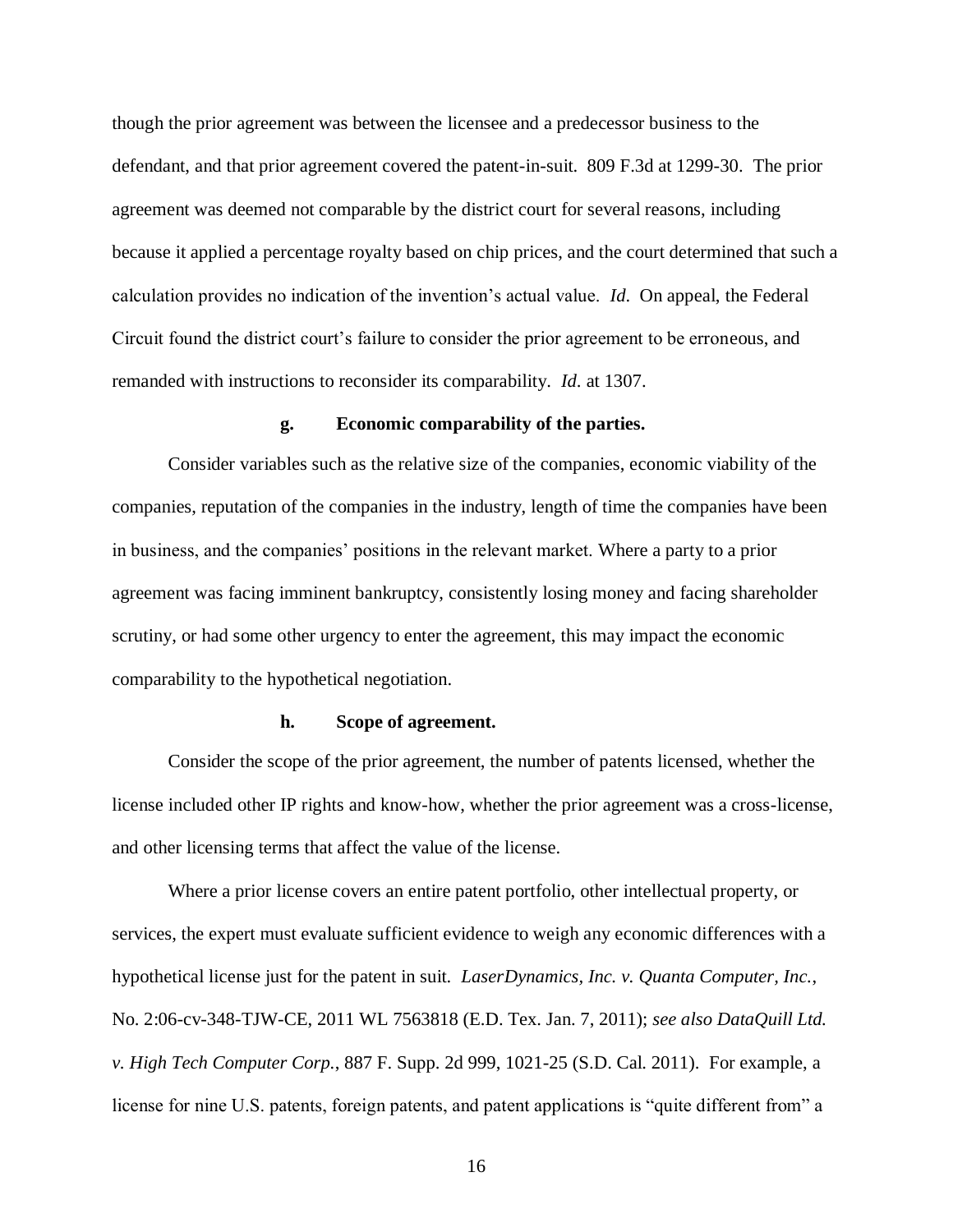hypothetical negotiation for one patent. *Sprint*, 2015 WL 456154, \*2 . Similarly, a prior agreement licensing multiple PC related patents was considered vastly different than a hypothetical negotiation for a single patent directed to a narrow method. *Lucent*, 580 F.3d at 1328. And, a prior agreement has been excluded from evidence because it involved 40 patents and resolved several lawsuits between competitors, whereas the lawsuit involved just three patents asserted by a non-competitor. *Multimedia Patent Trust v. Apple, Inc.*, Civil Action No. 10-11571-RWZ, 2012 WL 12868261 \*2 (S.D. Cal. Oct. 23, 2012).

Furthermore, any additional knowhow licensed or to be provided in the prior agreement, such as technical or marketing support, must be accounted for or else the prior agreement risks being considered non-comparable. *See ResqNet.com*, 594 F.3d at 870. Any attempt to separate the value of the asserted patents from the rest of the value of the license must not be conclusory, and must be done in a methodologically sound way. *Skyhook Wireless, Inc. v. Google, Inc.*, 2015 WL 13620764 (D. Mass. Feb. 18, 2015).

### **i. Context of prior agreement and bargaining positions of the parties.**

Consider the bargaining positions of the parties to the prior agreement, in comparison to the bargaining positions of the parties to the hypothetical negotiation**, s**uch as whether the prior agreement was a settlement agreement, arms-length negotiation, or leveraged license where one party faced imminent injunction or other economic urgency. If the prior agreement is a settlement agreement, consider the extent to which the financial terms were influenced by the desire to avoid the risk and expense of litigation. *Prism Techs. LLC v. Sprint Spectrum, L.P.,*  849 F.3d 1360 (Fed. Cir. 2017). A settlement with a non-practicing entity might be "a major economic difference" compared to a hypothetical negotiation not involving a non-practicing entity. *Sprint*, 2015 WL 456154, \*2. The context of the prior license must be analyzed, so that a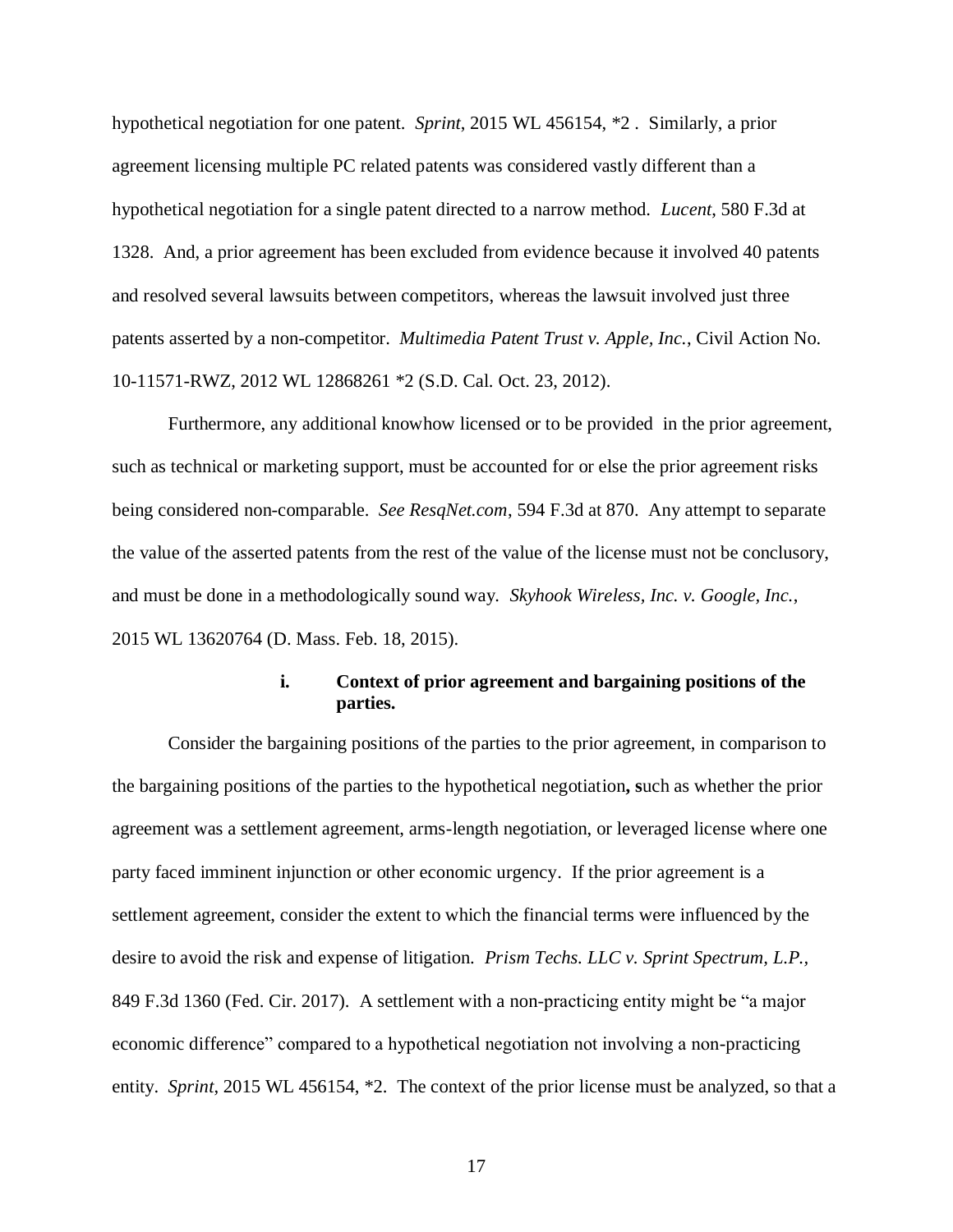factfinder can assess whether a prior settlement agreement was affected by the coercive environment of patent litigation. *Baltimore Aircoil Co. v. SPX Cooling Technologies*, 2016 WL 4426681 (D. Md. Aug. 22, 2016). A "[s]ingle settlement on a different patent without any analysis of settlement context is not a reliable method for calculating damages." *AVM Techs., LLC v. Intel Corp.*, 927 F. Supp. 2d 139, 144 (D. Del. 2013).

### **B. Apportionment In View of Comparable License Agreements**

Armed with an understanding of the circumstances in which a prior agreement may be comparable, we now turn to a discussion of challenges associated with apportionment in view of those comparable agreements.

Parties in real-world licensing negotiations often base patent royalties on the entire revenue of multi-component products, even where the patented feature was not the basis for customer demand. Despite this real-world dynamic, where the royalty base in the prior comparable agreement was something larger than the SSPPU, some courts have required apportionment of the hypothetical negotiation royalty base. In such circumstances, the hypothetical negotiation apportioned royalty base may be multiplied by a royalty rate from a prior license, even though the prior license may apply that same royalty rate to a larger and unapportioned base. *See VirnetX*, 767 F.3d at 1329-31; *Lucent Technologies, Inc. v. Microsoft Corp.*, 2011 WL 7664416 (S.D. Cal. June 16, 2011) (requiring further apportionment of the royalty base, despite allowing reliance on historic licensing policies to inform the rate). Conversely, some experts have even been criticized for applying a rate derived from market licenses to an apportioned royalty base, where that rate was applied to an unapportioned royalty base in the prior agreement. *See Wisconsin Alumni Research Foundation v. Apple, Inc.*, 14-cv-062-wmc, 2015 WL 13547000, \*16 (W.D. Wis. Sept. 30, 2015).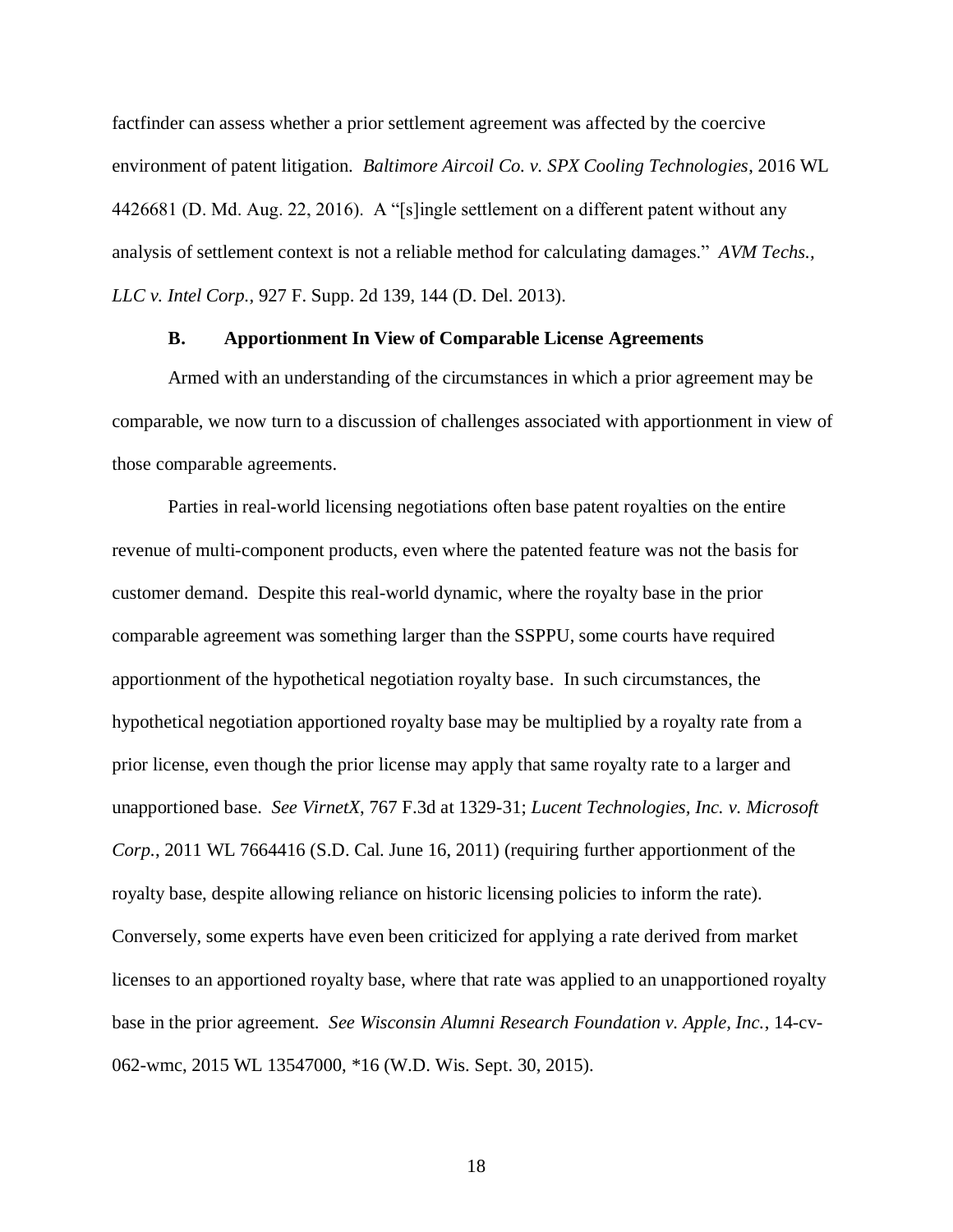Some recent cases have recognized the economic reality that actual license agreements typically use entire revenues of multi-component products as the royalty base, even where it was undisputed that the patented feature was not the basis for customer demand. For example, in *Mondis Technology, Ltd. v. LG Electronics, Inc.*, the court noted that strictly applying the entire market value rule would "put Plaintiff in a tough position because on the one hand, the patented feature does not provide the basis for the customer demand, but on the other hand, the most reliable licenses are based on the entire value of the licensed products." Nos. 2:07-cv-565 and 2:08-cv-478, 2011 WL 2417367, \*2 at 3 (E.D. Tex. June 14, 2011).

The Federal Circuit addressed the relationship of the entire market value rule and the use of prior agreements in *Ericsson,* and recognized the economic reality identified in *Mondis*. The *Ericsson* court explained that the entire market value rule has two parts. *Id*. at 1226. First, there is a substantive legal rule that "the ultimate combination of royalty base and royalty rate" must be apportioned so that this combination reflects the value of the patented invention. "[I]t is the 'value of what was taken' that measures a 'reasonable royalty' under 35 U.S.C. § 284." *Id*. "When the accused infringing products have both patented and unpatented features, measuring this value requires a determination of the value added by such features." *Id*. Second, there is an evidentiary principle to avoid misleading the jury by "placing undue emphasis on the value of the entire product." *Id*. at 1226-27. In *Ericsson,* the court found no legal error in admitting prior licenses "predicated on the value of a multi-component product" even though the technology being licensed related to only a component of that product. *Id*. at 1225. Trial testimony established the economic reality that licenses are "generally negotiated without consideration of the EMVR." *Id*. at 1228. The court determined that it was not reversible error to admit such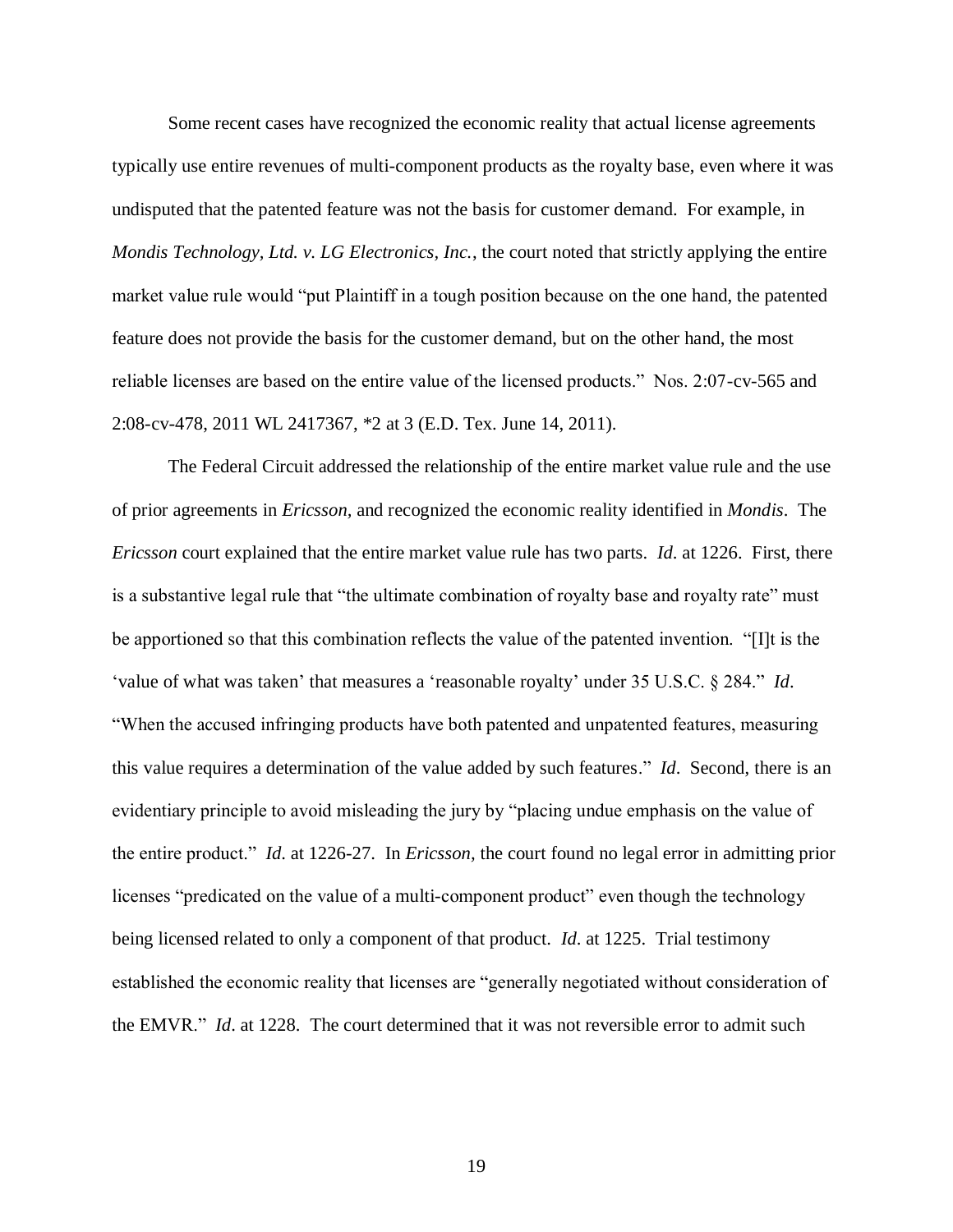licenses "where expert testimony explains to the jury the need to discount reliance on a given license to account only for the value attributed to the licensed technology." *Id*.

Further, as noted earlier, in *CSIRO,* the Federal Circuit approved damages models that do not begin with a royalty base expressed as revenues multiplied by a royalty rate. In these cases, so long as the damages model derives from sufficiently comparable licenses, expert testimony advancing these theories may be admissible. In the wake of *CSIRO,* some district courts relaxed their application of the entire market value rule where prior agreements were relied on for determining reasonable royalty damages. For example, in *Intel Corp. v. Future Link Sys. LLC*, No. CV14-377-LPS, 2017 WL 2482881 (D. Del. June 1, 2017), the court allowed an expert to testify to his reasonable royalty opinion that included no apportionment of the royalty base and no application of the entire market value rule. Instead, the royalty opinion depended on comparisons to prior licenses. The court determined this methodology had been approved in *CSIRO*. *Id*. at \*2.

Additionally, as described earlier, in *Exmark*, 879 F.3d 1332, the Federal Circuit again allowed a royalty base representing the entire accused product, based in part on a prior comparable agreement. The court noted that using the entire accused lawn mower as the royalty base "accurately reflects the real-world bargaining that occurs" and was consistent with a prior license relied on by the patentee's expert. *Id*. at 1349.

Thus, the case law suggests that there is an issue as to how to apportion reasonable royalty damages especially when prior comparable agreements use as a royalty base something larger than the SSPPU. In such circumstances, there must be an analysis to determine whether the royalty base and/or the rate in the prior agreement needs to be adjusted to account for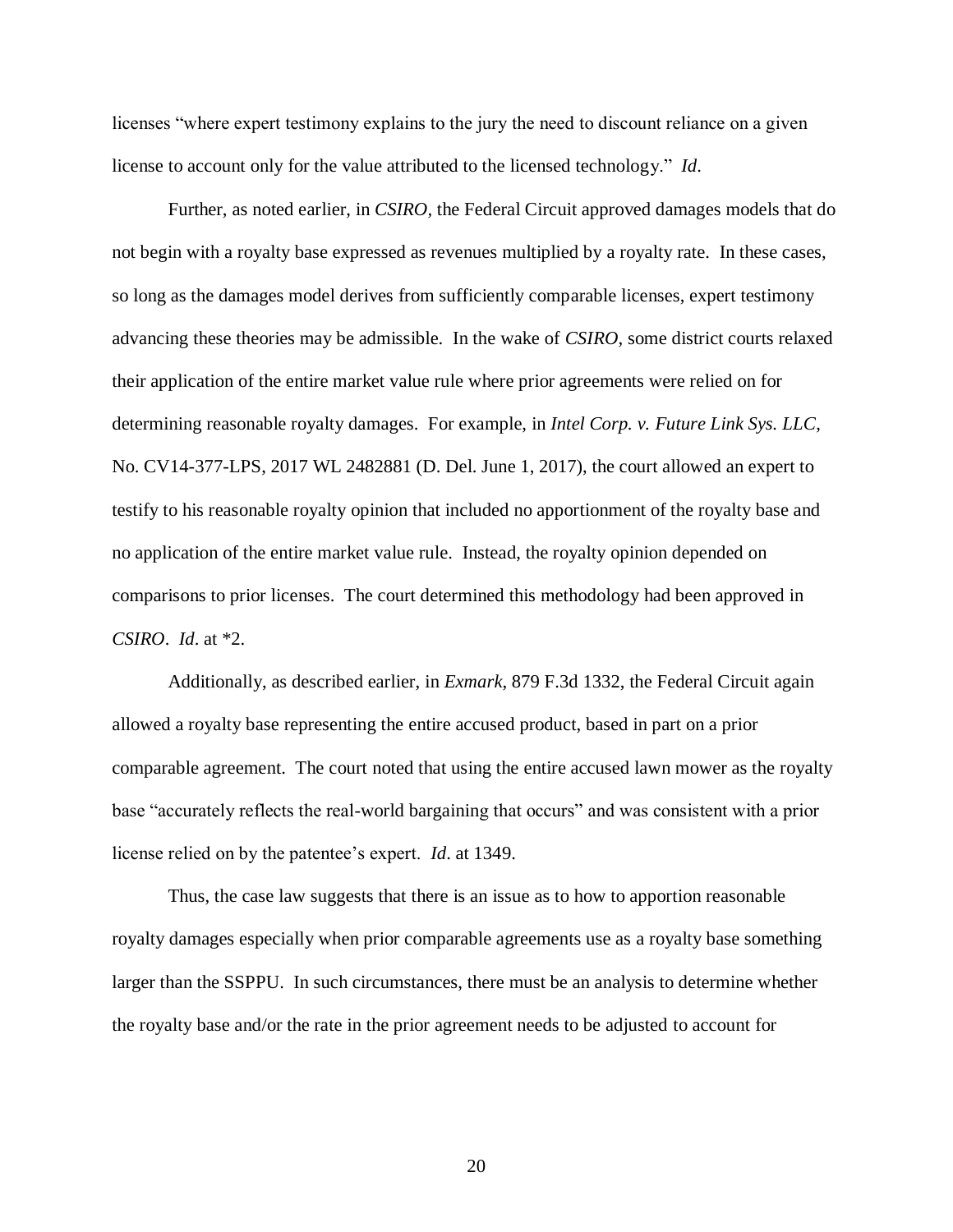"differences in the technologies and economic circumstances of the contracting parties." *CSIRO*, 809 F.3d at 1303.

#### **IV. POINT/COUNTERPOINT ON APPORTIONMENT**

The principles set out above provide useful guideposts. But there is by no means unanimity as to how these principles should be applied in individual cases. Many fact patterns produce vehement and sincere opposing arguments as to the proper methodology for apportioning damages to ensure the patentee is receiving all that it is owed, but no more. Below, we have outlined arguments that may, in cases where the facts support them, be deployed in favor of either greater or lesser apportionment in appropriate cases.

Unlike the rest of this paper, the arguments in this Section IV are intended to be advocacy. Rather than neutrally convey points of law or economic analysis, in this Section, we outline arguments that an advocate or expert may use to support an analysis for a larger or smaller royalty base, respectively.

#### **A. Arguments in Favor of Larger Royalty Bases**

In some cases, such as *CSIRO* and *Exmark*, courts have found that it may be appropriate to use the entire value of an accused multi-component device as the royalty base in determining the appropriate payment for the use made of the asserted patent by the infringer. There are good legal and economic reasons for doing so. The law provides ample support when the patent claim covers the entire device or when the value of real-world license agreements are based on the total device. In addition, economic literature also supports the use of an entire multi-component device as the royalty base, due to such considerations as synergies and cognitive bias.

### **1. Patent Claim Covers the Whole Device**

Many patent claims describe an entire multi-component device and, in those cases, there is support to argue that it may be appropriate to use the entire device as the royalty base. Use of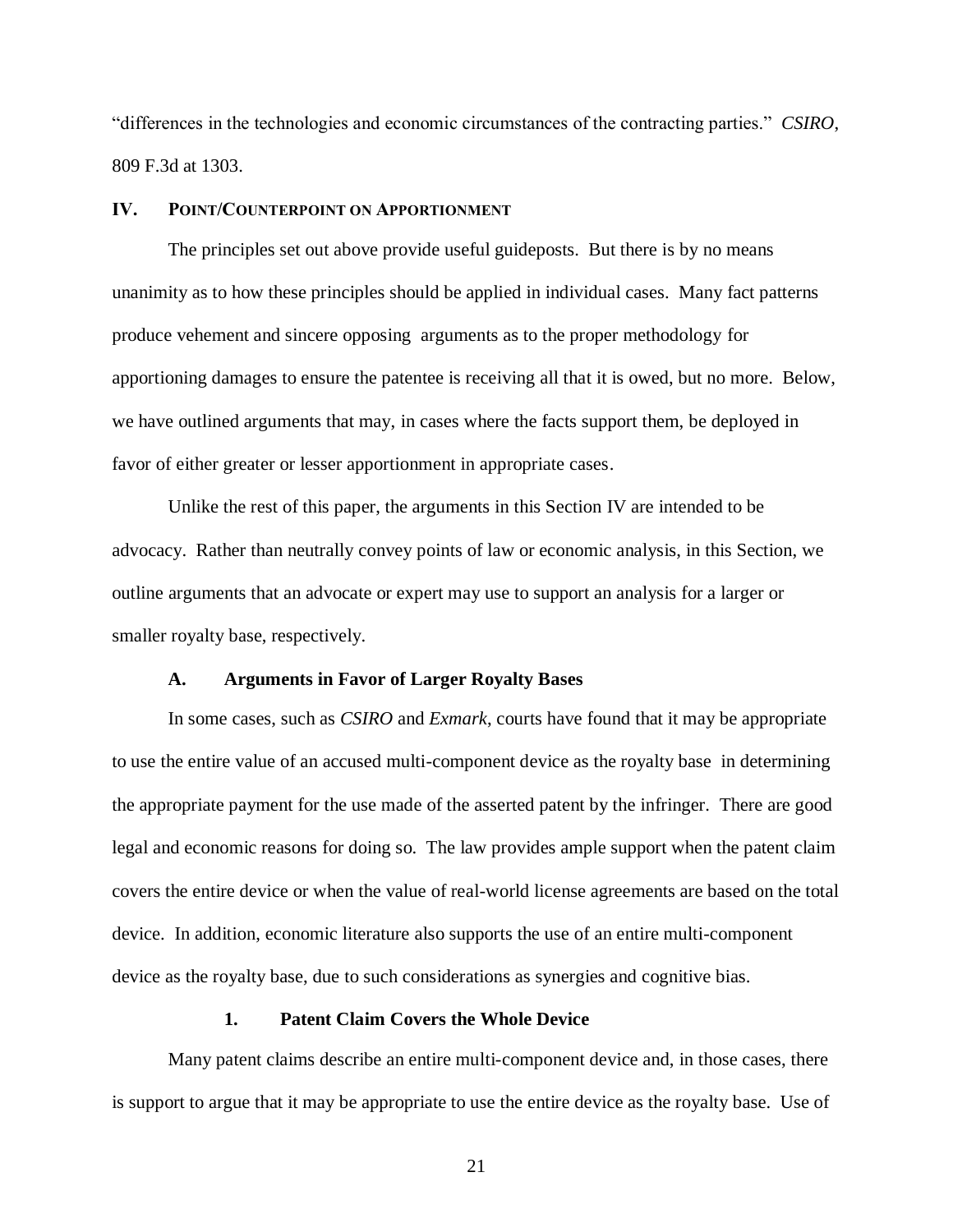the entire device as the royalty base may be particularly appropriate for inventions that are intelligible only in the context of being included in a particular product. For example, in *Exmark*, the innovation related to a portion of a lawn mower (namely, the baffle) but the claims were directed to the entire lawn mower. As the Federal Circuit pointed out, the "preamble of claim 1 recites a 'multiblade lawn mower'". The Court went on to say that "the patent makes clear that the patented improvement relates to the mower's flow control baffle, which through its structure and orientation within the mower deck … improves the quality of grass cut in a manner that distinguishes it from prior art."<sup>3</sup> In this instance, the baffle described as changing air flow has little meaning without mention of the lawnmower in which it operates. Other inventions may also have relatively little value outside of the context in which they are used. For instance, an intermittent windshield wiper has a value on an automobile, train or truck but may not have value in any other contexts.

In other words, in cases such as those described above, there is no legally or economically recognizable "gist" or "heart" of the invention. *Loctite Corp. v. Ultraseal Ltd*., 781 F.2d 861,875 (Fed. Cir. 1985), overruled on other grounds by *Nobelpharma AB v. Implant Innovations, Inc.,* 141 F.3d 1059 (Fed. Cir. 1998). Where the invention can only be understood and valued in the context of the entire product, the contribution of the invention to the value of the overall product would likely influence the strength of the economic argument to use the entire device as the royalty base in determining the appropriate compensation for patent infringement.

 $\overline{a}$ 

 $3$  The claim lists other components of the lawnmower, including a mower deck, a motor propelling the mower cutting blades and a motor rotating the blades, and the control baffle within the motor deck whose positioning and shape are the innovation.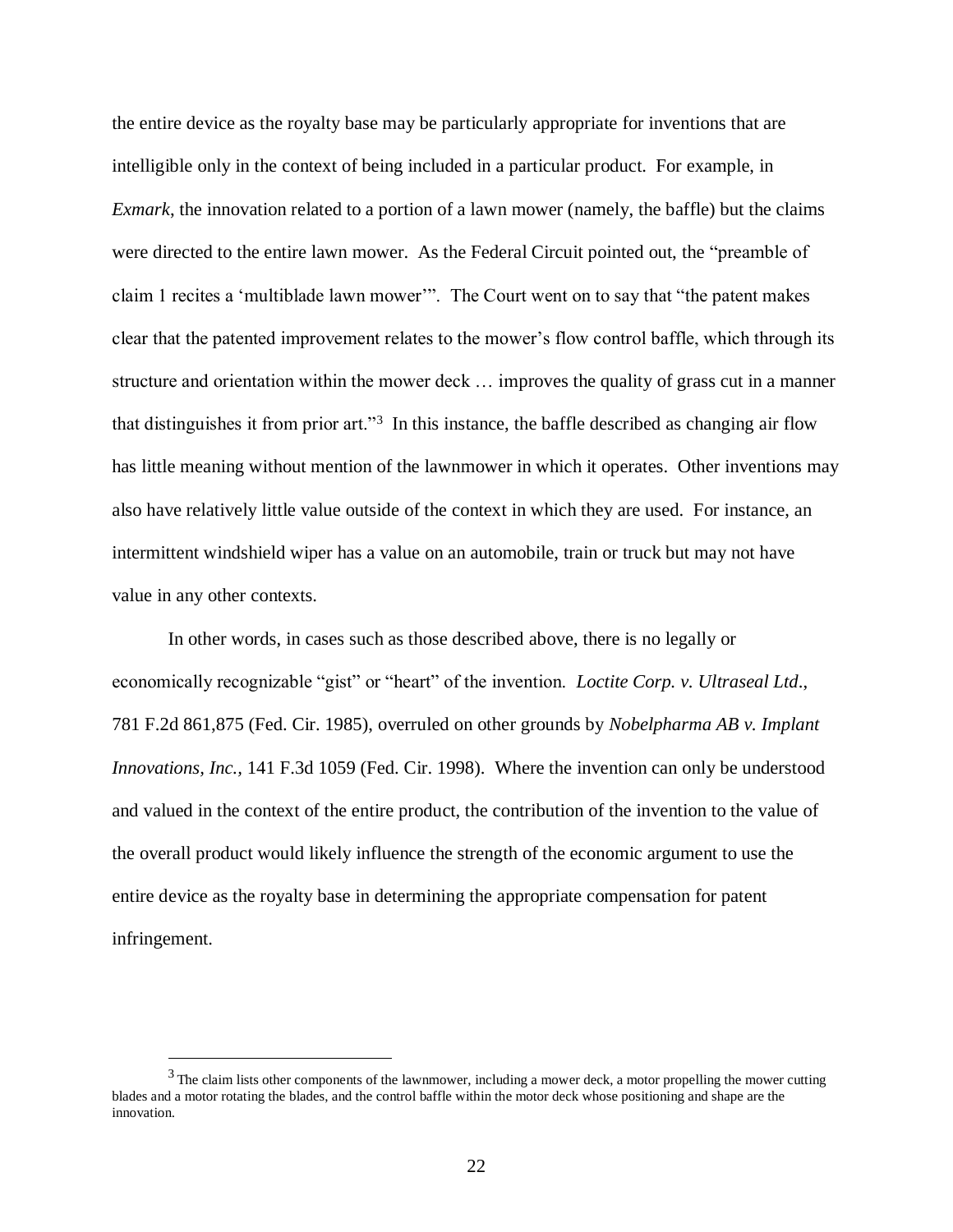### **2. In Many Cases, Comparable Licenses Will Cover Entire Devices**

As discussed in detail in Section III, comparable licenses can often provide the best objective evidence of the value of a patented technology, or at least evidence that is insulated from the biases in valuations from retained experts and juries exposed to astoundingly high revenue and profit figures. Such "arm's length licenses tend to reflect the fair market value of using the patented technology within products and services." Layne-Farrar, Anne. "The Patent Damages Gap: An Economist's Review of US Patent Damages Apportionment Rules." (2017), p. 19. See also, *CSIRO*, 809 F.3d at 1302-04. As discussed above, many licenses are based on the value of the entire product and courts have acknowledged the appropriateness of considering real world license agreements with royalties based on revenues for the entire device , if compliance with the above discussed criteria for comparability are sufficiently documented or adjusted to reflect differences.

### **3. Downstream Value Created by the Technology at Issue**

The SSPPU is often a component supplied at the upstream end of a value chain in which such components are sold to assemblers of intermediate products, eventually being incorporated into final products. Companies at different levels of the value chain capture different proportions of the value of the finished product. In the real world, patent licensing often takes place at a level within the value chain that is downstream from first sale of the SSPPU, often the final product. In such licensing,the owner of the patent receives some of the cumulative benefits (or synergies, discussed below) of its intellectual property. Thus, relying on industry standard practices has the additional benefit that the reasonable royalty will provide a market-based allocation of the proportion of the value of the multicomponent downstream product that should be allocated to the patent.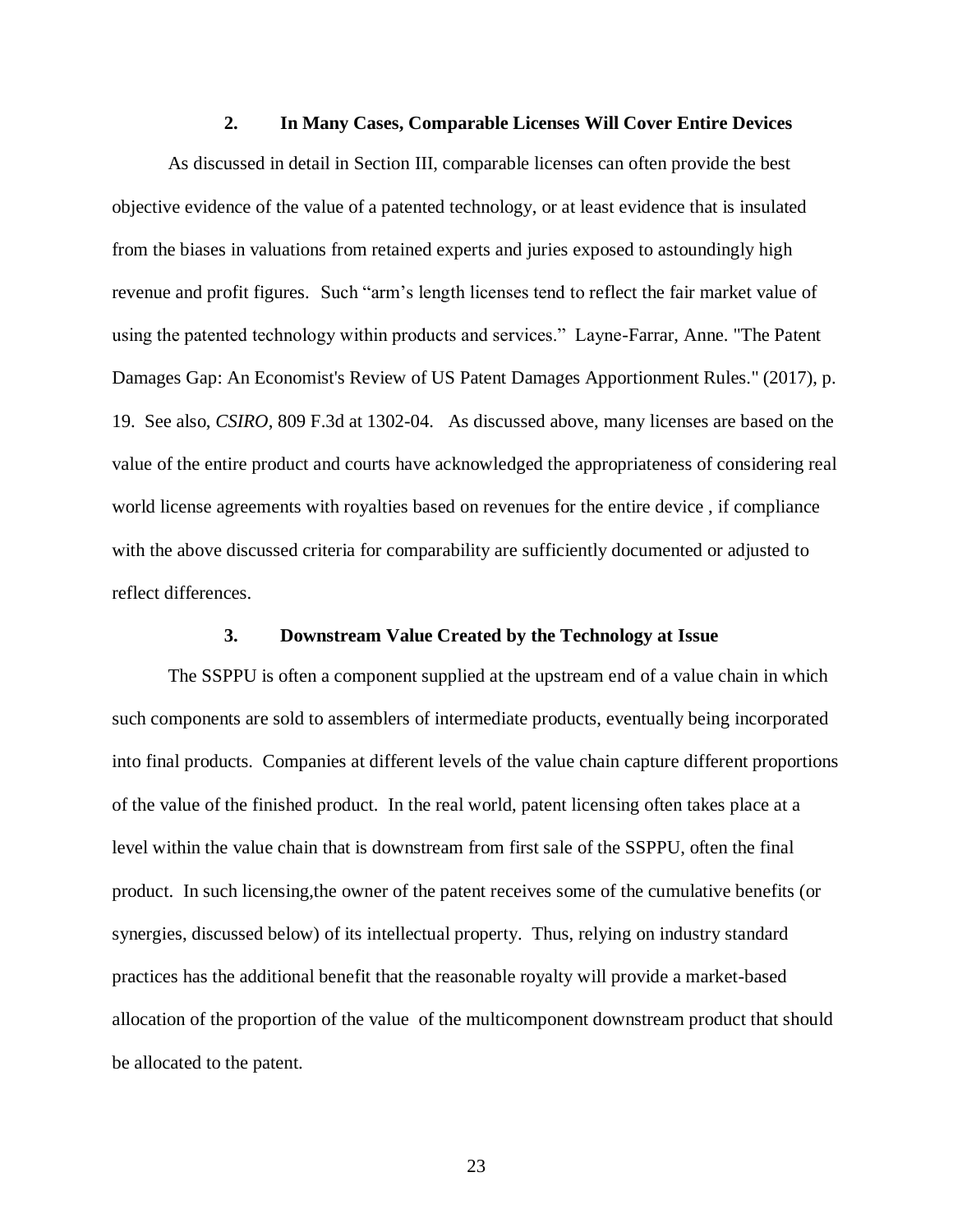For example, in "the cellular communications industry, it is common practice to license at the device level (cellphones and base stations), rather than at either the chipset or cellular service provider levels. Royalties are typically calculated based on the selling prices of the licensed products, rather than as a percentage of the selling price of either chipsets or cellular service." Sherry, Edward F., and David Teece, "On the 'Smallest Saleable Patent Practicing Unit' Doctrine: An Economic and Public Policy Analysis" (2016), p. 11, citing Stasik, E., "Royalty Rates and Licensing Strategies for Essential Patents on LTE (4G) Telecommunications Standards," Les Nouvelles (September 2010), 114–119. It may be argued that patent damages should reflect industry practice in this regard to ensure that patent owners recover the full economic value of their invention.

#### **4. Methodology Concerns in Apportioning To or Below the SSPPU**

Courts have acknowledged that the determination of damages need not be exact, but the determination must be sufficiently tied to accurate information to be evaluated as reasonable and reliable. *Apple Inc. v. Motorola, Inc.*, 757 F.3d 1286, 1315 (Fed. Cir. 2014), overruled on other grounds by *Williamson v. Citrix Online, LLC,* 792 F.3d 1339 (Fed. Cir. 2015). *Kumho Tire Co. v. Carmichael*, 526 U.S. 137, 119 S. Ct. 1167, 143 L. Ed. 2d 238 (1999) at 150 . Requiring apportionment to the smallest saleable component, or even the product feature, in which the technology of the asserted patent is expressed, may introduce error or inability to demonstrate the reasonableness of the allocation conclusion. For example, a microprocessor may have a circuitry that accelerates mathematical calculations, another that conditions power use, and another that controls interactions with peripheral chips. Only some of these capabilities may infringe the patent in suit. The court in *Intelligent Verification Systems*, for instance, made exactly that point. *Intelligent Verification Systems, LLC v. Microsoft Corp.*, No. 2: 12-cv-525 (E.D. Va. Mar. 24, 2015). However, absent a market price for these features within the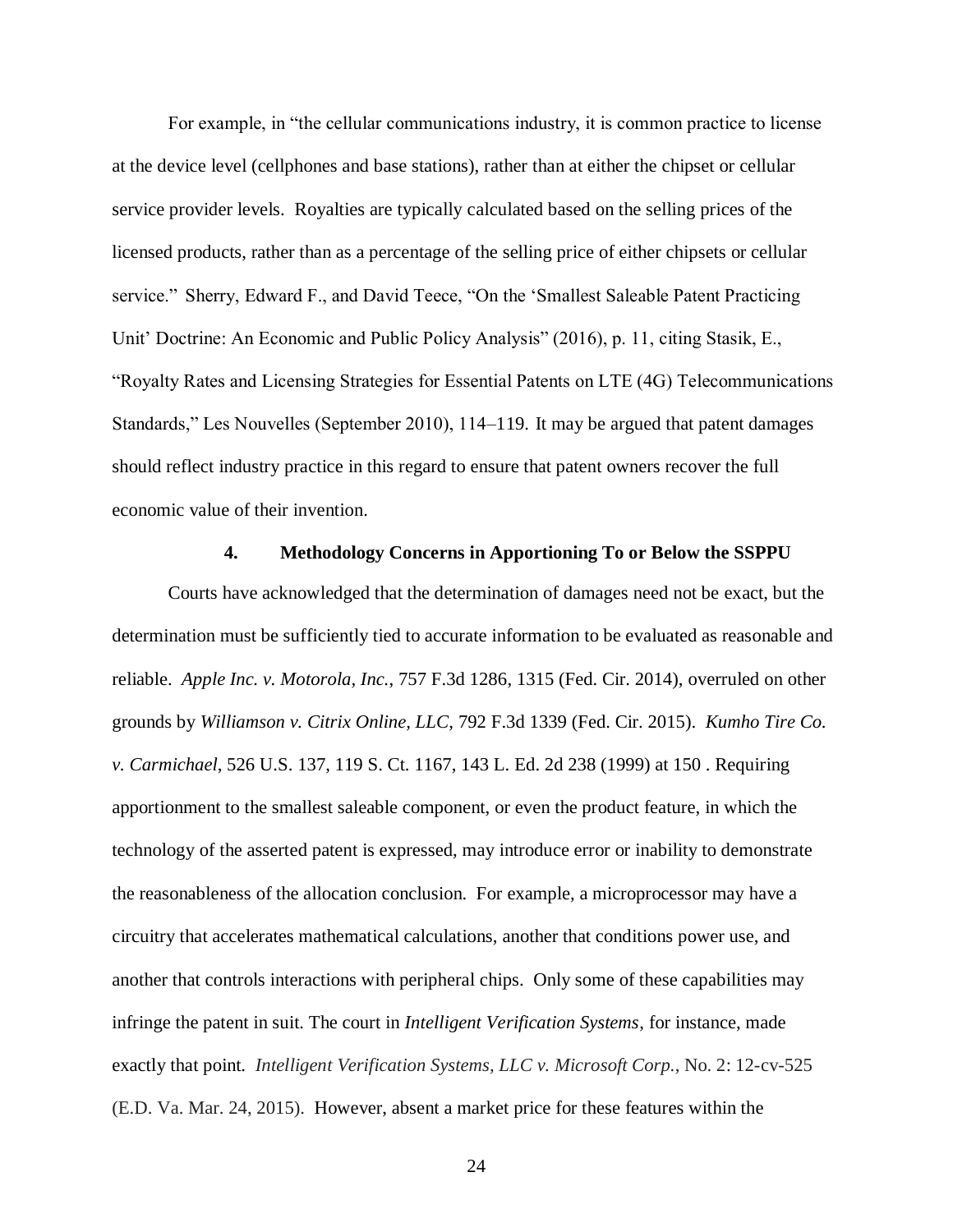microprocessor, identification of a methodology for determining a value that makes economic sense in a rigorous and principled way will often be difficult, if not impossible.<sup>4</sup>

Some economists have identified instances in which efforts to apportion beyond a salable component has required ad hoc apportionment criteria that are unrelated to the actual value or contribution of the patented technology. Some of the apportionment will be of no more relevance than arbitrary accounting rules used to allocate common costs, such as company overhead, to different operating divisions. Bailey, Elizabeth M., Gregory K. Leonard, and Mario A. Lopez, "Making Sense of "Apportionment" in Patent Damages." Colum. Sci. & Tech. L. Rev. 12 (2011): 255, referencing Baumol, William J., "On the Proper Costs Tests for National Monopoly in Multiproduct Industry," 67 Am. Econ. Rev. 809-822 (1977). The requirement for reliability may be better served by using as the royalty base a component that is actually salable, for which there is a market-derived value, and then calculating the portion of that value contributed by the patented technology. Several recent cases, discussed below, provide examples of various methodologies used in efforts to comply with requirements for apportionment that raise issues of the appropriateness and/or reliability of such apportionment efforts.

For example, in *SUMMIT 6*, LLC *v. Samsung Electronics* Co*.*, 802 F.3d 1283 (Fed. Cir. 2015), the patented technology related to the resizing of photographs taken with a smartphone camera and then shared. Plaintiff's expert determined the royalty on the basis of the relative frequency of the feature's use and the costs of the camera components. Id. at 1297. However, neither the cost of a patent practicing component (as opposed to its price) nor the frequency with which a patented feature is used are necessarily reliable inputs to patent valuation.

 $\overline{a}$ 

<sup>&</sup>lt;sup>4</sup> One could, for instance, compare the profits from selling the product with and without the patented feature if such data is available. Alternatively, the expert could undertake a conjoint survey that would extract the value of the patented feature.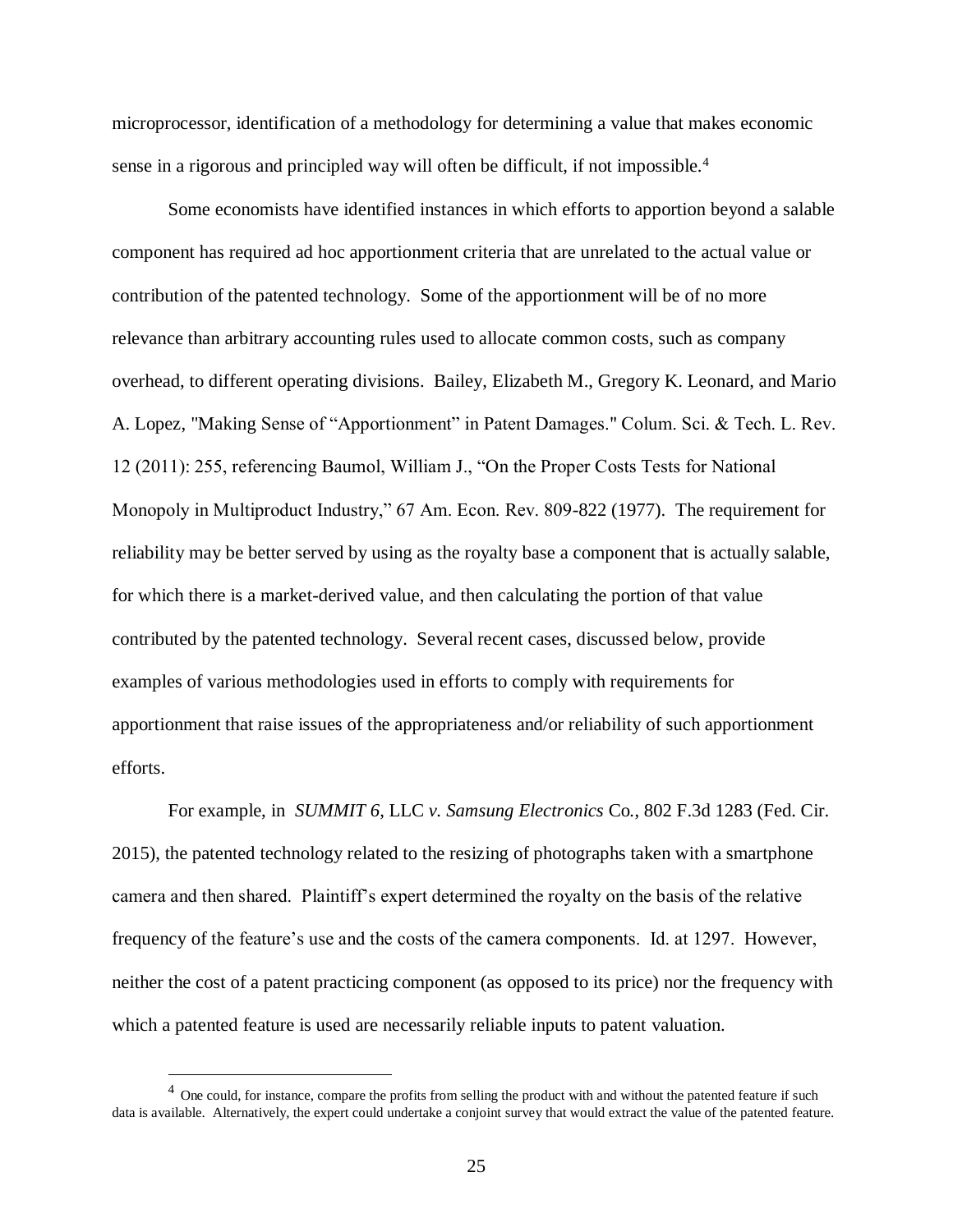Some experts have relied on conjoint surveys in an attempt to isolate the value of a patented feature from the entire device. For example, Apple's expert in *Apple v. Samsung* used a conjoint survey to isolate the value of the patented invention from the value of the entire smartphone. *Apple, Inc. v. Samsung Elecs. Co*., 909 F. Supp. 2d 1147, 1156 (N.D. Cal. 2012). That metric, however, only captures one side of the story: the consumer demand. Willingness to pay measures the benefit of patented technology as perceived by consumers without taking into account the cost of providing the features and the competitive setting. Greg M. Allenby, Jeff Brazell, John R. Howell, and Peter E. Rossi, "Valuation of Patented Product Features" Journal of Law and Economics, Vol. 57, No. 3 (August 2014), pp. 629-663,

http://www.jstor.org/stable/10.1086/677071. Conjoint surveys have to be designed to properly calculate the willingness to pay for a patented feature (relative to unpatented features) and their results need to be adjusted for the impact of costs and competition. *Visteon Glob. Techs., Inc. v. Garmin Int'l, Inc.* Case No. 10-cv-10578 (E.D. Mich. Oct. 14, 2016),

https://casetext.com/case/visteon-global-techs-inc-v-garmin-intl-inc-5

Another expert in *Apple v. Samsung* used consumer reviews of the infringing products and counted the percentage of sentences in which the allegedly infringing features were mentioned. Without supporting analysis of the connection between reviews and value measures, this method may not provide sufficient rigor to be considered reliable.

# **5. Using the Entire Device as the Royalty Base Appropriately Accounts for Synergies**

Although seldom cited by courts in determining the appropriate royalty base, economic literature suggests that synergies may support the use of a larger royalty base that better reflects the economic contribution of the technology at issue than would the SSPPU.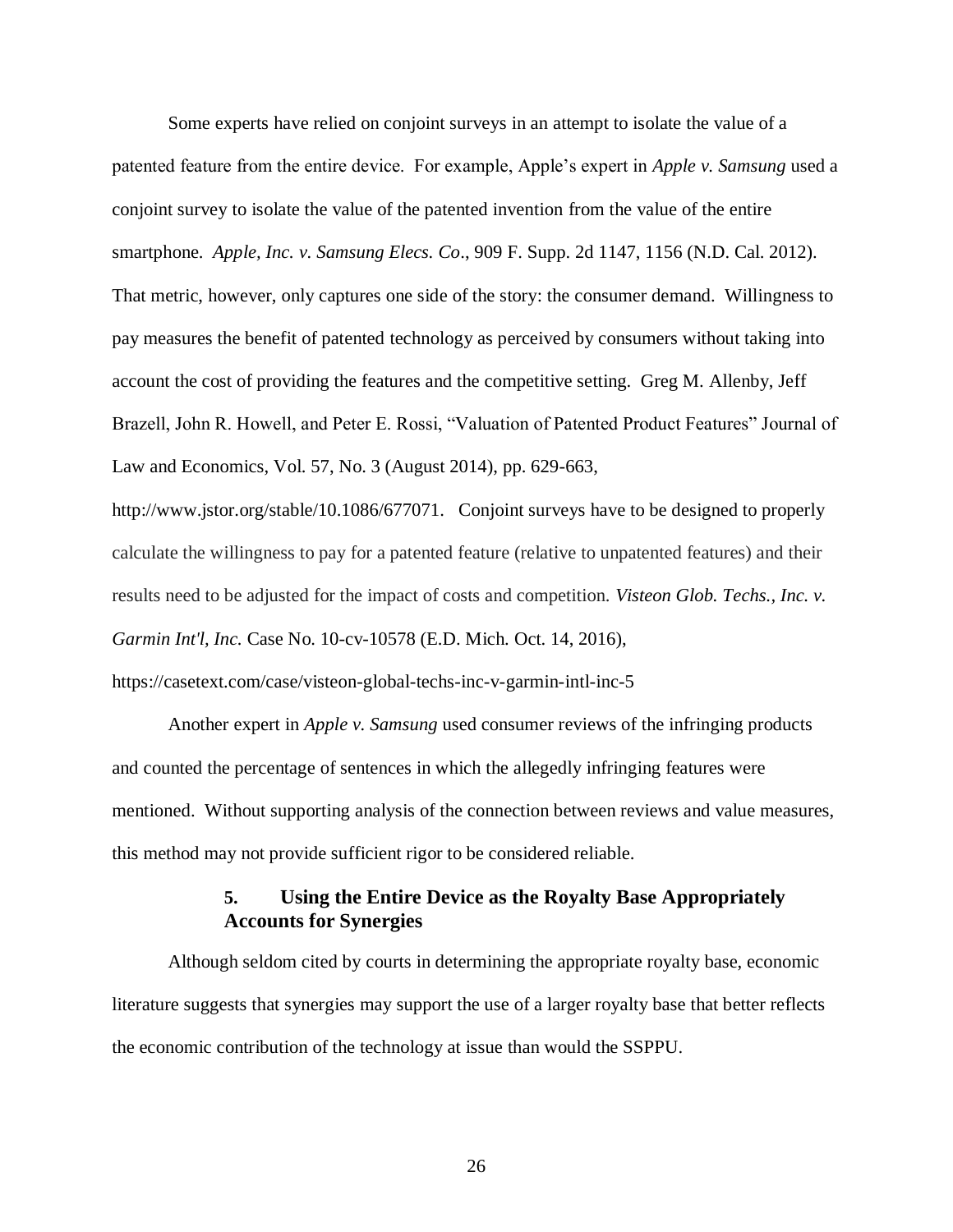Synergies arise when the value of a combination of two components is greater than the sum of the values of the two components separately. Bailey, Elizabeth M., Gregory K. Leonard, and Mario A. Lopez, "Making Sense of "Apportionment" in Patent Damages." Colum. Sci. & Tech. L. Rev. 12 (2011): 255[12]. A frequently cited example of synergies is the addition of a camera to a smartphone. Adding the camera "increases the range of ways that the owner can make use of the smartphone; the owner can now take photos and share them with others over cellular connections in a way that the owner of a camera-less smartphone cannot. This increases the value to the owner of having cellular connectivity. *See generally* Sherry, Edward F., and David Teece, "On the 'Smallest Saleable Patent Practicing Unit' Doctrine: An Economic and Public Policy Analysis." Tusher Center for the Management of Intellectual Capital, (2016) ("Sherry & Teece").

One way for the owner of a patent on chipset technology that controls the phone camera to capture the synergies in the above example is for the royalty to be based on the value of the camera-smartphone combination. Restricting "the royalty base to a narrow component, like the chipset, is likely to bias the damages calculation downward whenever synergies are present. Chipset revenues will not reflect the enhanced value the smartphone maker may receive through the combination of the patented technology with the other features that it affects." Layne-Farrar, Anne, "The Practicalities and Pitfalls of the Smallest Saleable Patent Practicing Unit Doctrine: A Review of Teece and Sherry." (2016). p. 237.

Similar to the need for considerations of synergies is the situation in which a single component of a multi-component product may enable other components or other features of the entire product. According to some economists, "[I]f the component at issue enables other components, then limiting the royalty base to the individual component it reads directly upon is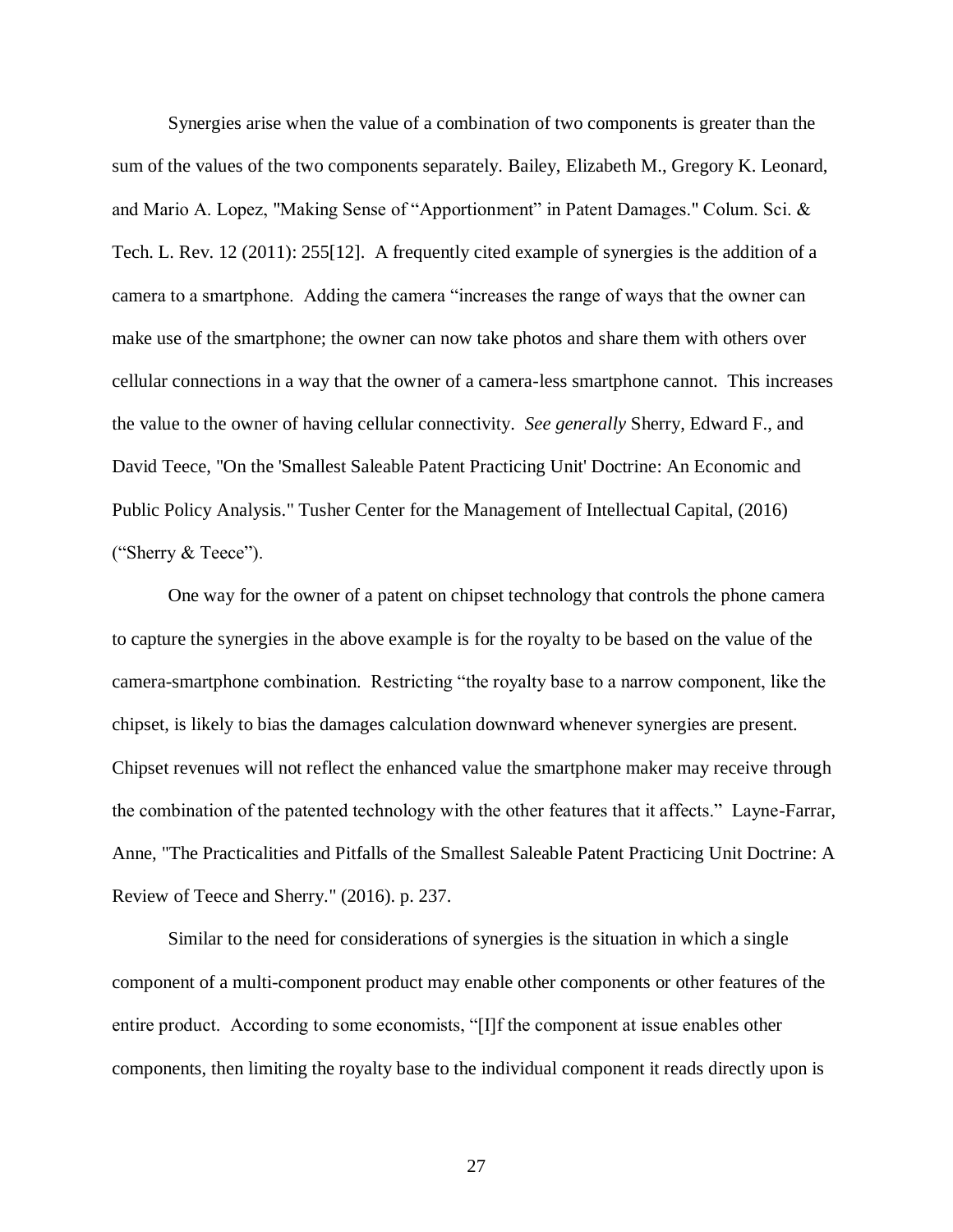too restrictive." Damien Geradin and Anne Layne-Farrar, Patent Value Apportionment Rules for Complex, Multi-Patent Products, 27 Santa Clara High Tech. L.J. 763, 775 (2010). Available at[:](http://digitalcommons.law.scu.edu/chtlj/vol27/iss4/3) [http://digitalcommons.law.scu.edu/chtlj/vol27/iss4/3.](http://digitalcommons.law.scu.edu/chtlj/vol27/iss4/3) For example, it may be proposed by an expert that a smartphone's sleek design that contributed to its popularity "was only possible given a small sized battery and low profile chipsets inside the phone." Id. pp. 775-776. In such a scenario, a cell phone battery, having a market price of \$20, may enhance the value of a phone selling for hundreds of dollars well in excess of \$20.

#### **6. Using the SSPPU Creates Cognitive Bias**

Economists may consider the concepts of anchoring and framing in assessing any downward distortion that may arise from limiting the royalty base to a component of the entire device. Such downward distortion may be found to impair the reasonableness and reliability of the damages determination.

Anchoring refers to the tendency of people to allow estimates to be affected by initial estimates or the starting point of the calculation. See generally Damien Geradin and Anne Layne-Farrar, Patent Value Apportionment Rules for Complex, Multi-Patent Products, 27 Santa Clara High Tech. L.J. 763 (2010). Available at[:](http://digitalcommons.law.scu.edu/chtlj/vol27/iss4/3)

[http://digitalcommons.law.scu.edu/chtlj/vol27/iss4/3;](http://digitalcommons.law.scu.edu/chtlj/vol27/iss4/3) Tversky, Amos, and Daniel Kahneman, "Judgment under uncertainty: Heuristics and biases." Science 185, no. 4157 (1974): 1124-1131; Kahneman, Daniel, and Vernon Smith, "Foundations of behavioral and experimental economics." Nobel Prize in Economics Documents 1 (2002).

The concepts of anchoring and framing can be demonstrated by considering two experiments where survey subjects are asked to estimate the product of  $1 \times 2 \times 3 \times 4 \times 5 \times 6 \times 7$  $\times$  8. These survey subjects give a much lower estimate than those who are asked to estimate 8  $\times$  $7 \times 6 \times 5 \times 4 \times 3 \times 2 \times 1$ . The survey subjects were high school students who were asked to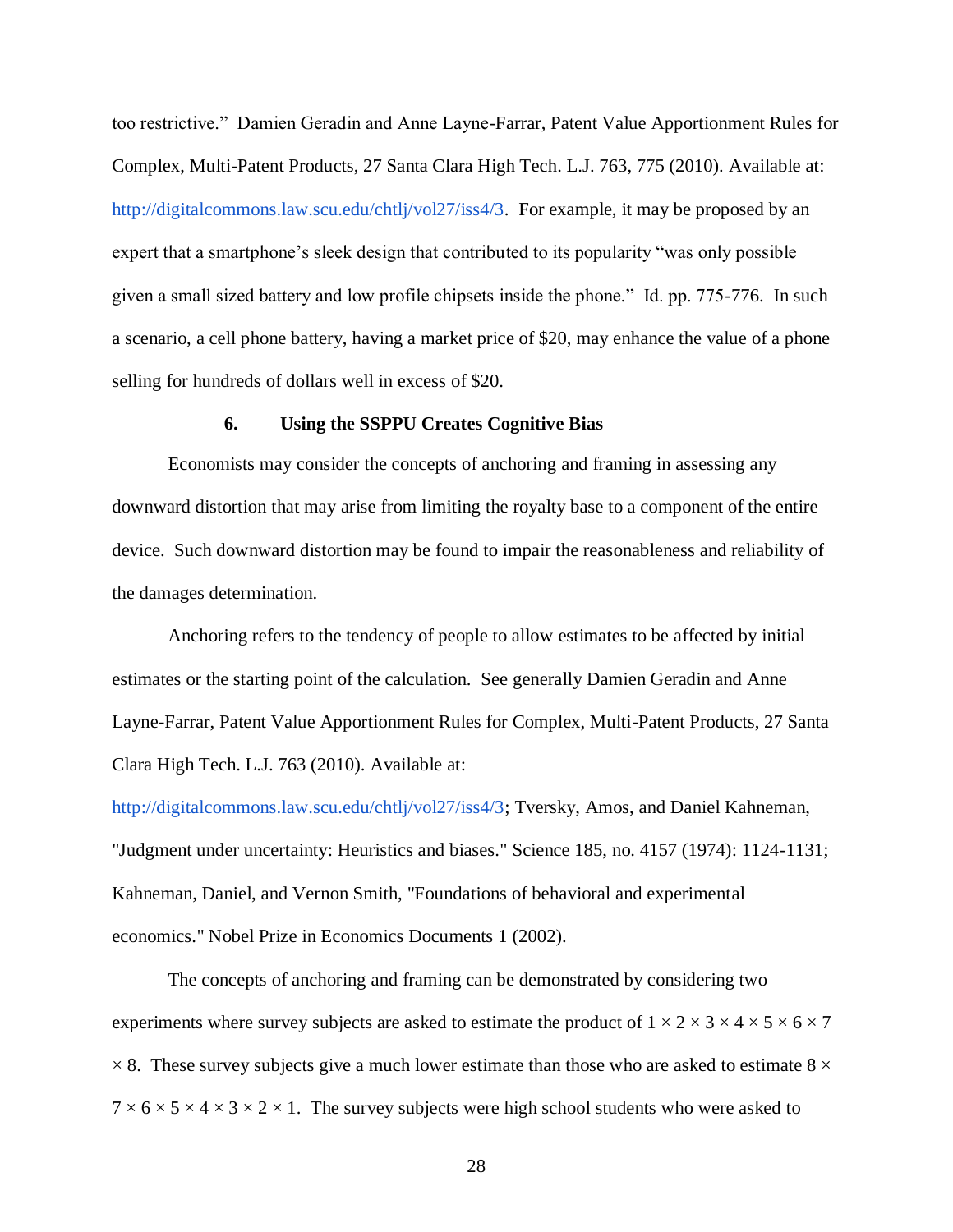make the estimate in five seconds. The researchers' conclusion was that if the initial term in a percentage calculation is low (as in the price of the SSPPU) then the estimate of product (or the appropriate reasonable royalty award) will also be low. From these results, commentators conclude that "framing and anchoring can work to either increase or decrease an individual's damages determination." Layne-Farrar, Anne, The Practicalities and Pitfalls of the Smallest Saleable Patent Practicing Unit Doctrine: A Review of Teece and Sherry (December 2, 2016). les Nouvelles - Journal of the Licensing Executives Society, Volume LI No. 4, December 2016. Available at SSRN: https://ssrn.com/abstract=2855148. P. 235. [16]

Because of the possibility of upward or downward distortion due to anchoring and framing, some economists have proposed that "courts should carefully choose *which* frame to use in any given patent damages matter, a question that needs to be addressed on a case-by-case basis." *Id*.

# **7. Uniform Pricing of the Smallest Salable Unit Eliminates Recovery of High Valued Use**

As noted above, real world patent licensing in many industries takes place at the end user device level, downstream from components that may constitute the SSPPU. Accordingly, component makers in such industries typically do not pay royalties to patent owners, and thus do not account for royalty payments in determining their selling prices. An SSPPU royalty base that effectively sets a ceiling on a royalty base at the price of commodified components would not adequately capture the value that ultimately accrues to end users from use of the patented technology.

Further, in competitive markets, the law of one price dictates that the market price of an SSPPU is determined by the lowest-valued use of the smallest salable unit. Consider an OEM who incorporates a patent-practicing component into a high-end, high margin product but pays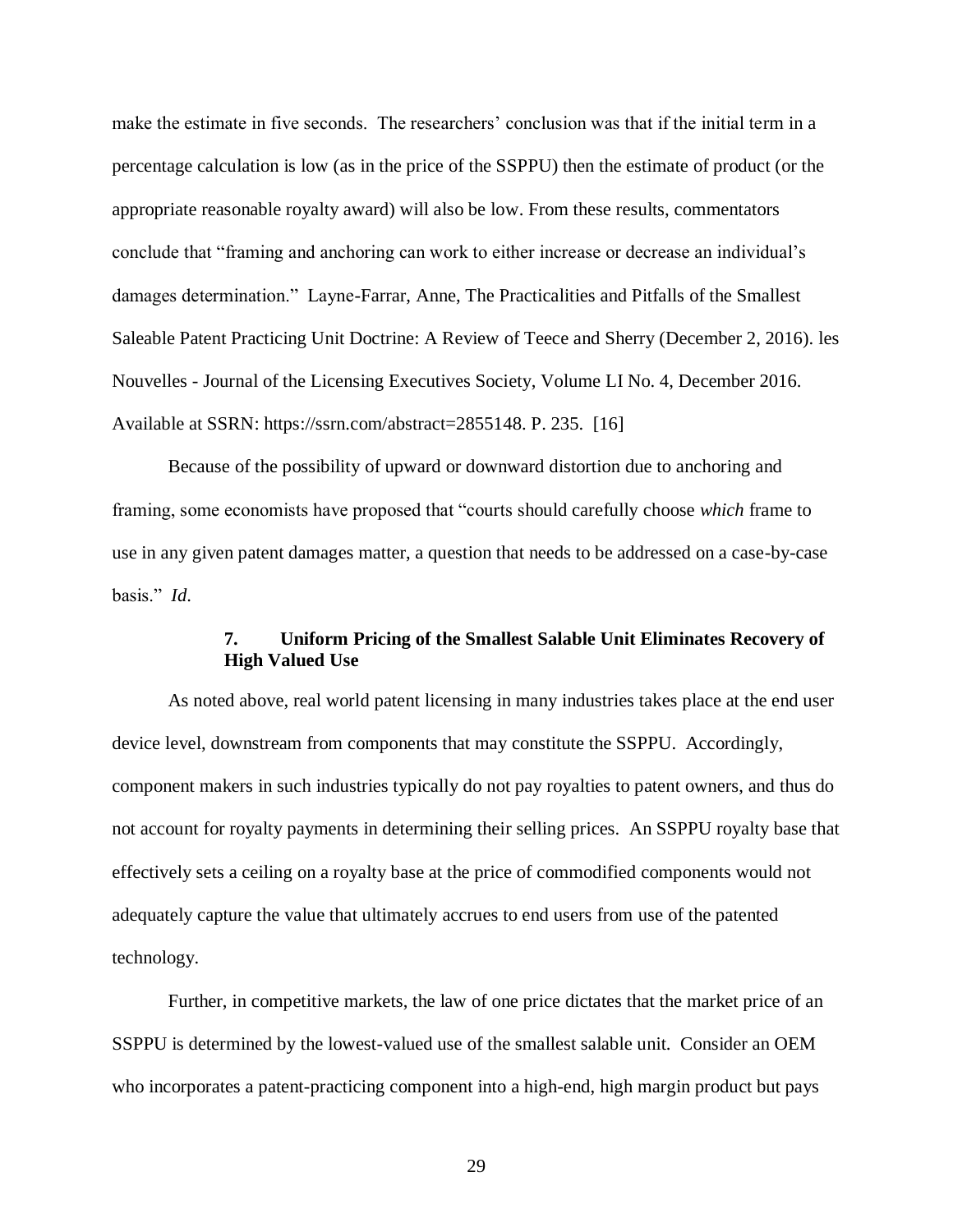the same price for that component as an OEM of an inexpensive product. The statutory basis for a reasonable royalty states that a reasonable royalty must be at least high enough to compensate for "the use made of the invention by the *infringer*." Calculating a royalty on the basis of the market price of the patent practicing component, however, results in a reasonable royalty that is based on the lowest-valued use, even for the high-end infringer's use. Such a royalty can drastically undercompensate owners of general purpose technologies. Gautier, Axel and Petit, Nicolas, Smallest Salable Patent Practicing Unit and Component Licensing - Why 1\$ is Not 1\$ (April 18, 2017). pp. 24-25. Available at SSRN: https://ssrn.com/abstract=2954592 or http://dx.doi.org/10.2139/ssrn.2954592

### **B. Arguments in Favor of Smaller Royalty Bases**

Ample support also exists for parties arguing in favor of smaller royalty bases, both legally and economically. Arguments that a party in this situation might deploy are outlined below.

# **1. The Law, Supported By Powerful Policy Considerations, Requires Using the SSPPU**

When the patented feature of a multi-feature device does not drive consumer demand, the royalty base must be the SSPPU. As the Federal Circuit has recognized, "[w]here small elements of multi-component products are accused of infringement, calculating a royalty on the entire product carries a considerable risk that the patentee will be improperly compensated for non-infringing components of that product." *LaserDynamics*., 694 F.3d at 67. Therefore, the general rule is that royalties will be based on the "'smallest salable patent-practicing unit.'" *Id.* (quoting *Cornell Univ. v. Hewlett-Packard Co*., 609 F.Supp.2d 279, 283, 287-88 (N.D.N.Y. 2009)).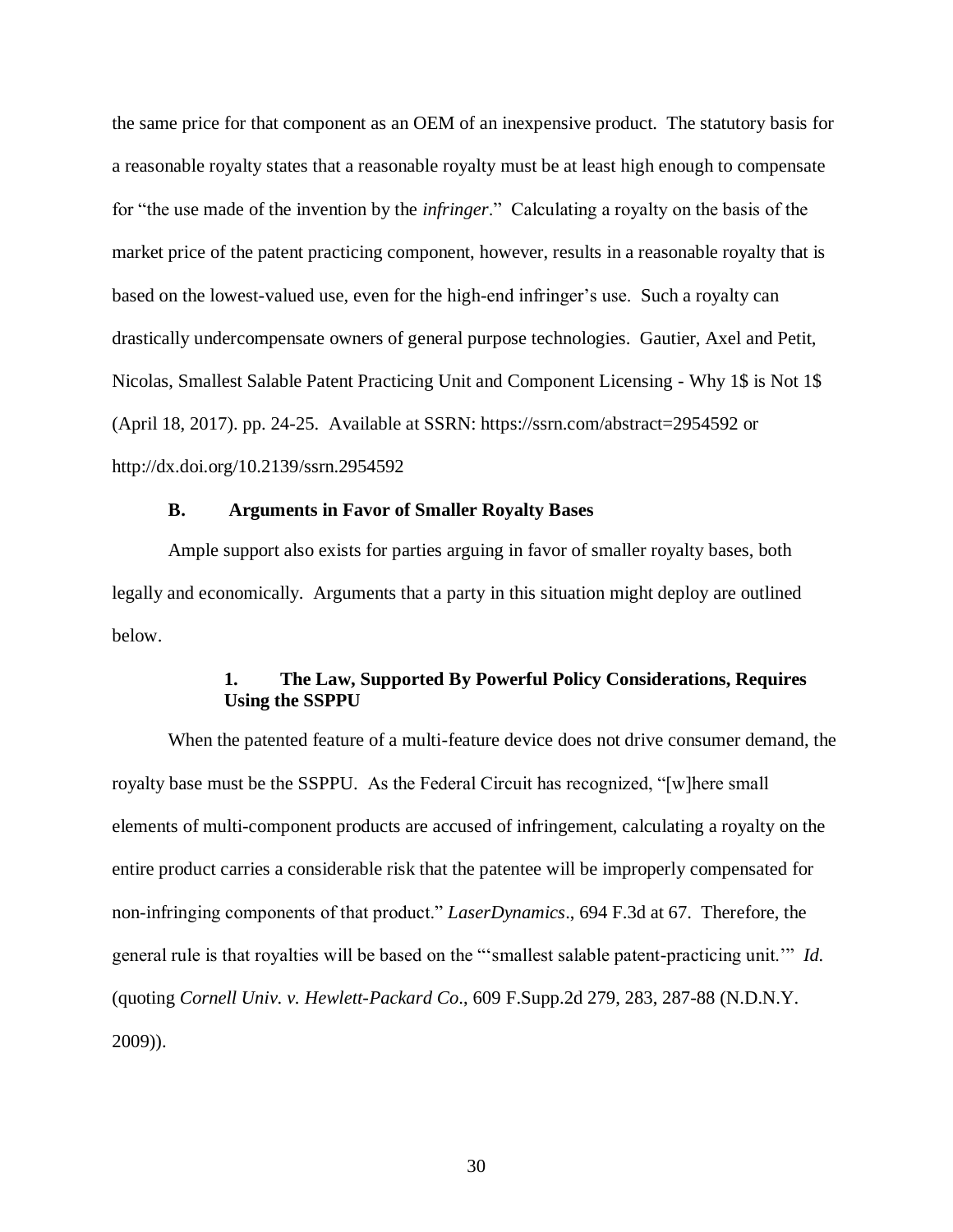While the entire market value rule is an exception to this general rule, the EMVR is very difficult to satisfy. *See id.* Specifically, as discussed above, a patentee may rely on the entire market value of the accused product if, *and only if*, the patentee demonstrates that "the patented feature creates the 'basis for customer demand' or 'substantially create[s] the value of the component parts.'" *Uniloc*, 632 F.3d at 1318 (quoting *Lucent*, 580 F.3d at 1336). The Federal Circuit has emphasized that this test can only be met by showing that the patented feature *alone* causes customers to purchase the accused products. *LaserDynamics*, 694 F 3d at 68 ("It is not enough to merely show that the [patented feature] is viewed as valuable, important, or even essential . . .. [P]roof that consumers would not want a laptop without [its many] features is not tantamount to proof that any of those features alone drives the market for laptop computers."). In fact, the Federal Circuit recently held that

when the product contains multiple valuable features, it is not enough to merely show that the patented feature is viewed as essential, that a product would not be commercially viable without the patented feature, or that consumers would not purchase the product without the patented feature. When the product contains other valuable features, the patentee must prove that those other features do not cause consumers to purchase the product.

*Power Integrations,* 904 F.3d at 965 (internal citations omitted).

Moreover, using the SSPPU instead of the entire product as the royalty base prevents the patent owner from collecting a royalty on the infringing product's unpatented features and reduces the likelihood that a larger royalty base would bias the jury towards a larger damages award. *CSIRO*, 809 F.3d at 1302; *Ericsson,* 773 F.3d at 1226; *Uniloc*., 632 F.3d at 1320 (disclosure of the end product's total revenue "cannot help but skew the damages horizon for the jury, regardless of the contribution of the patented component to this revenue.").

Therefore, to further the spirit of the statutory grant of "damages adequate to compensate for the infringement" under 35 U.S.C. § 284, the royalty base should be the SSPPU. Allowing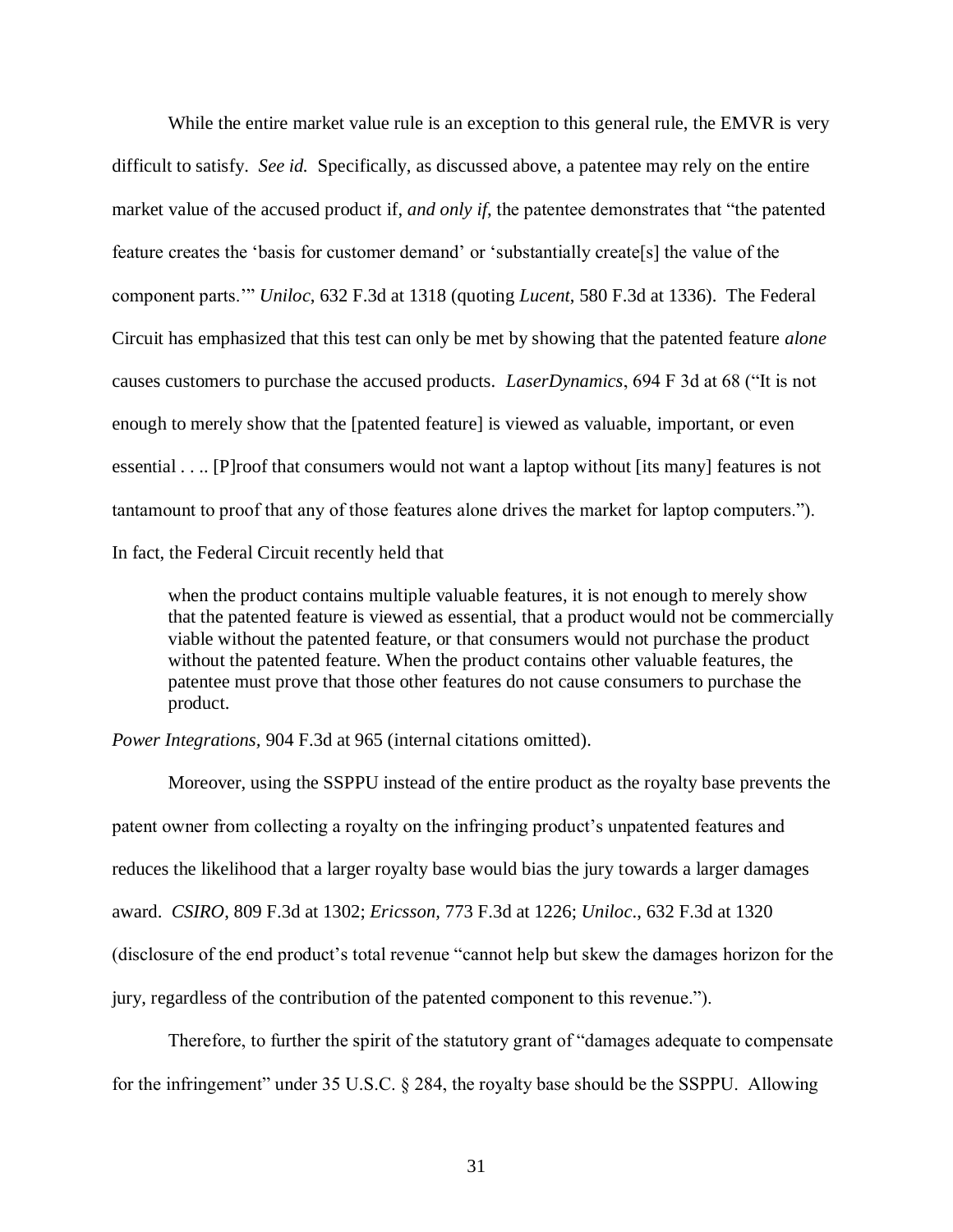the royalty base to be anything more than the SSPPU when the patented feature does not drive consumer demand would lead to compensation for non-infringing activities.

#### **2. Reliance on Components Larger than the SSPPU is Prejudicial**

Big numbers sway juries. The Federal Circuit unambiguously recognized this fact in case after case. "The disclosure that a company has made \$19 billion dollars in revenue from an infringing product cannot help but skew the damages horizon for the jury, regardless of the contribution of the patented component to this revenue." *Uniloc ,* 632 F.3d at 132. As a result, Supreme Court and Federal Circuit "precedents do not allow consideration of the entire market value of accused products for minor patent improvements simply by asserting a low enough royalty rate." *Id.; LaserDynamics,* 694 F.3d at 67-68.

Anchoring can be a serious concern. Consistent with the work of Tversky and Kahneman, two of the leaders of the behavioral economics movement, there is experimental evidence that jury awards increase with higher dollar requests made by plaintiff attorneys, and that this effect cannot be overcome by contrary evidence presented by defendants. Tversky, Amos, and Daniel Kahneman, "Judgment under uncertainty: Heuristics and biases." Science 185, no. 4157 (1974): 1124-1131;Chapman, Gretchen B., and Brian H. Bornstein, "The more you ask for, the more you get: Anchoring in personal injury verdicts." Applied cognitive psychology 10, no. 6 (1996): 519-540. Campbell, John, Bernard Chao, Christopher Robertson, and David V. Yokum. "Countering the Plaintiff's Anchor: Jury Simulations to Evaluate Damages Arguments." Iowa L. Rev. 101 (2015): 543. ("The plaintiff was able to dramatically increase its potential recovery by simply demanding more money. In our experiment, damages (when awarded) increased by an average of 823% for individual jurors and 430% in the jury simulation. A large royalty base might be used to lend credibility to an otherwise facially absurd damages award. For example, a damages expert might seek \$100 million in damages, where sales of the accused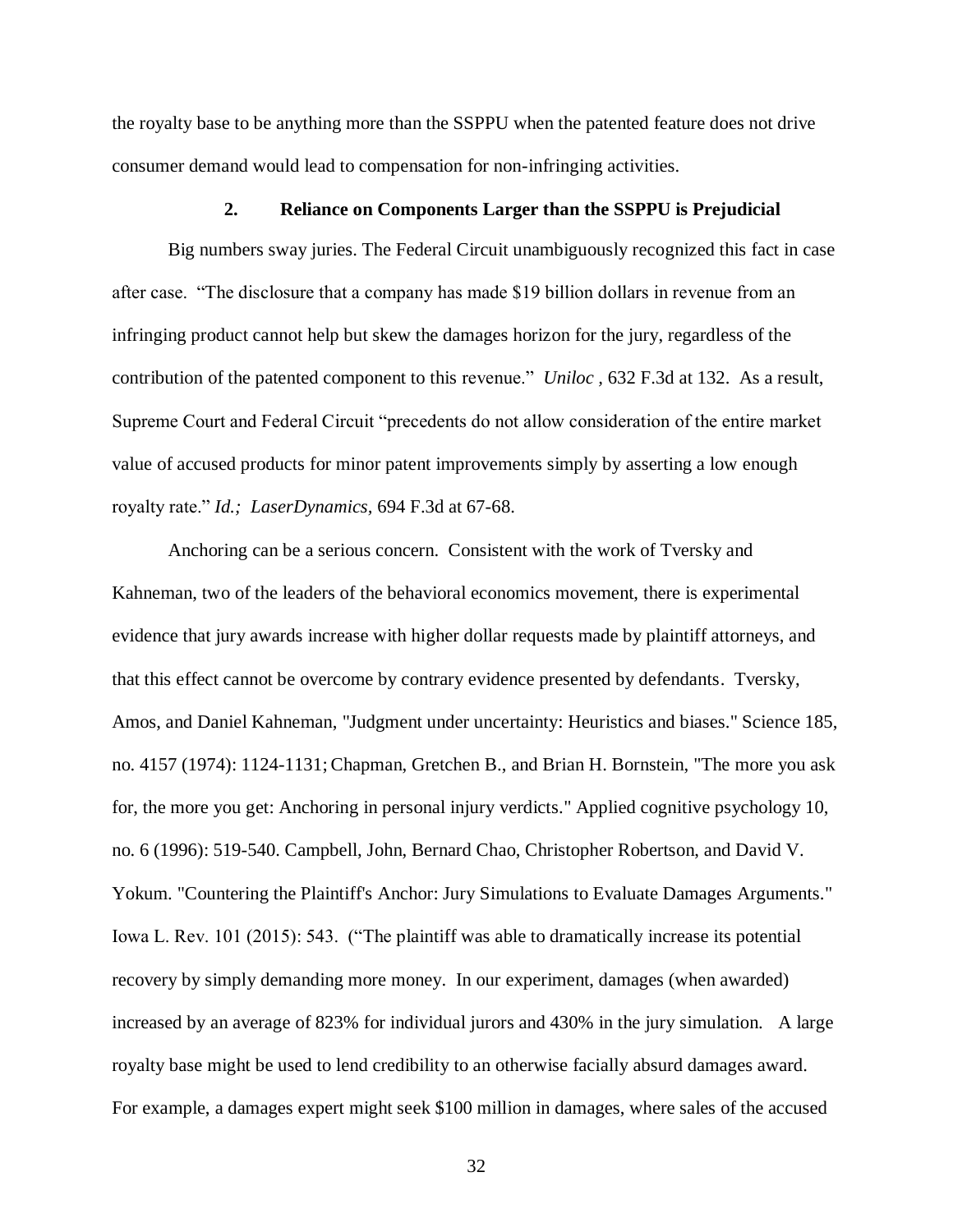chip were only \$50 million, by arguing that \$100 million is only a fraction of the \$1 billion in sales recognized by the manufacturer of the smartphone incorporating the accused chip. An unwavering requirement that the royalty base must correspond to the SSPPU, or to smaller units, avoids such misleading, but potentially appealing, arguments.

# **3.** *Exmark* **Does Not Signal an Erosion of the Rule Requiring Use of the SSPPU**

In *Exmark*, a panel of the Federal Circuit did affirm the use of an entire accused lawnmower as a royalty base, where only one component, the baffle, was novel. The Federal Circuit did so without citing the "important evidentiary principle" described above. *See Ericsson,* 773 F.3d at 1226. Nowhere did the Federal Circuit acknowledge its precedents precluding introduction of a royalty base untethered to the footprint of the invention. Because an appellate court panel cannot overrule precedent set by prior panels, there is doubt as to what aspects of the *Exmark* decision hold binding weight.

In *Exmark,* the claim itself was drafted to cover the entire lawmower. Thus, *Exmark* is arguably distinguishable from prior case law involving claims covering only one component of a multi-component accused product. But this distinction would eviscerate the policy behind *Uniloc* and *LaserDynamics*. It would make no sense to have a rule whereby a patent drafter could easily avoid the rule of *Uniloc* and *LaserDynamics*, simply by drafting claims to larger devices that include allegedly novel components. If these cases have any substantive meaning, it must be that the royalty *base* itself must bear a rational relationship to the value of the patented technology.

*Exmark* can be harmonized with the earlier case law. In so doing, one should keep in mind that the limitation on the base is at least in part an evidentiary rule rather than a substantive one. Although economic considerations do support the use of the SSPPU as the royalty base (as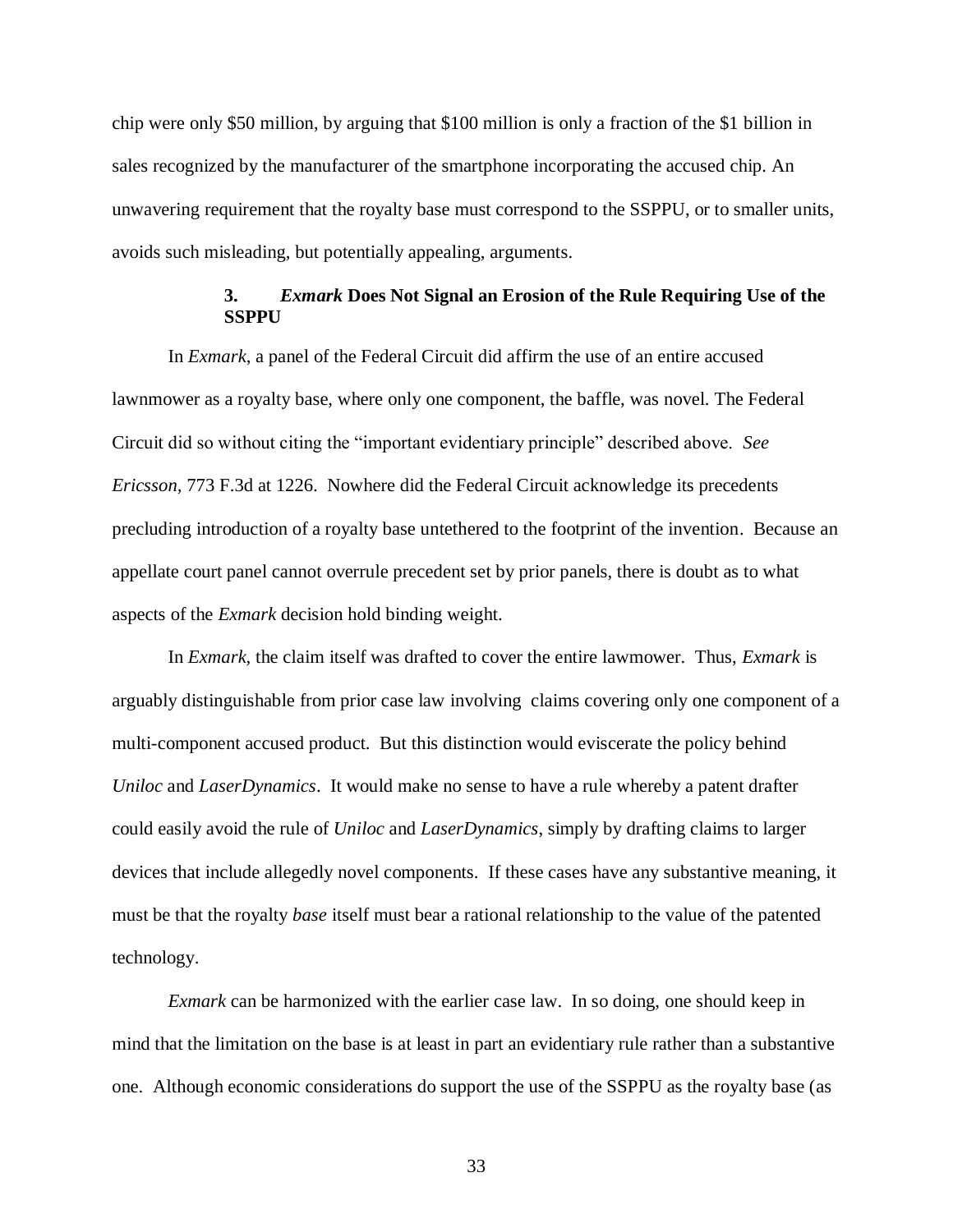explained in the next section), at the end of the day, what the *substantive* law requires is that the ultimate damages award be tied to the footprint of the invention. The *evidentiary* requirement that the base bear a relationship to the value of the patented technology is intended to avoid biasing the jury so they reach a legally supportable ultimate result.Ultimately,, *Exmark*, a panel opinion, did not and could not overrule prior precedent. If there were any doubt on this score, the Federal Circuit's *Power Integrations* decision, decided only months after *Exmark*, dispels them. There, without so much as acknowledging *Exmark*, the Federal Circuit reiterated "that, where multi-component products are accused of infringement, the royalty base should not be larger than the smallest salable unit embodying the patented invention. . . .Even when a damages theory relies on the smallest salable unit as the basis for calculating the royalty, the patentee must estimate what portion of that smallest salable unit is attributable to the patented technology when the smallest salable unit itself contains several non-infringing features." *Power Integrations*, 2018 WL 4501536, at \*8.

How can one apply *Exmark* in a way that appropriately respects the policy behind *Uniloc* and *LaserDynamics*? Several possibilities present themselves. First, in some cases, a court might require the parties to present royalties to the jury in terms of a per-unit royalty. This could be accomplished through a motion in limine. Thus, the experts' underlying analysis may, consistent with *Exmark*, rely on revenues attributable to the smallest salable patent-practicing unit, even when that unit largely includes conventional technology. But, when presenting to the jury, the experts may be ordered to present their opinions in terms of a per-unit royalty. If needed in the particular case, they might be permitted to disclose to the jury that they derived the per-unit figure by multiplying a rate by a base based on revenues and dividing by the number of units at issue, without disclosing the rate and the revenue base. This could avoid jury confusion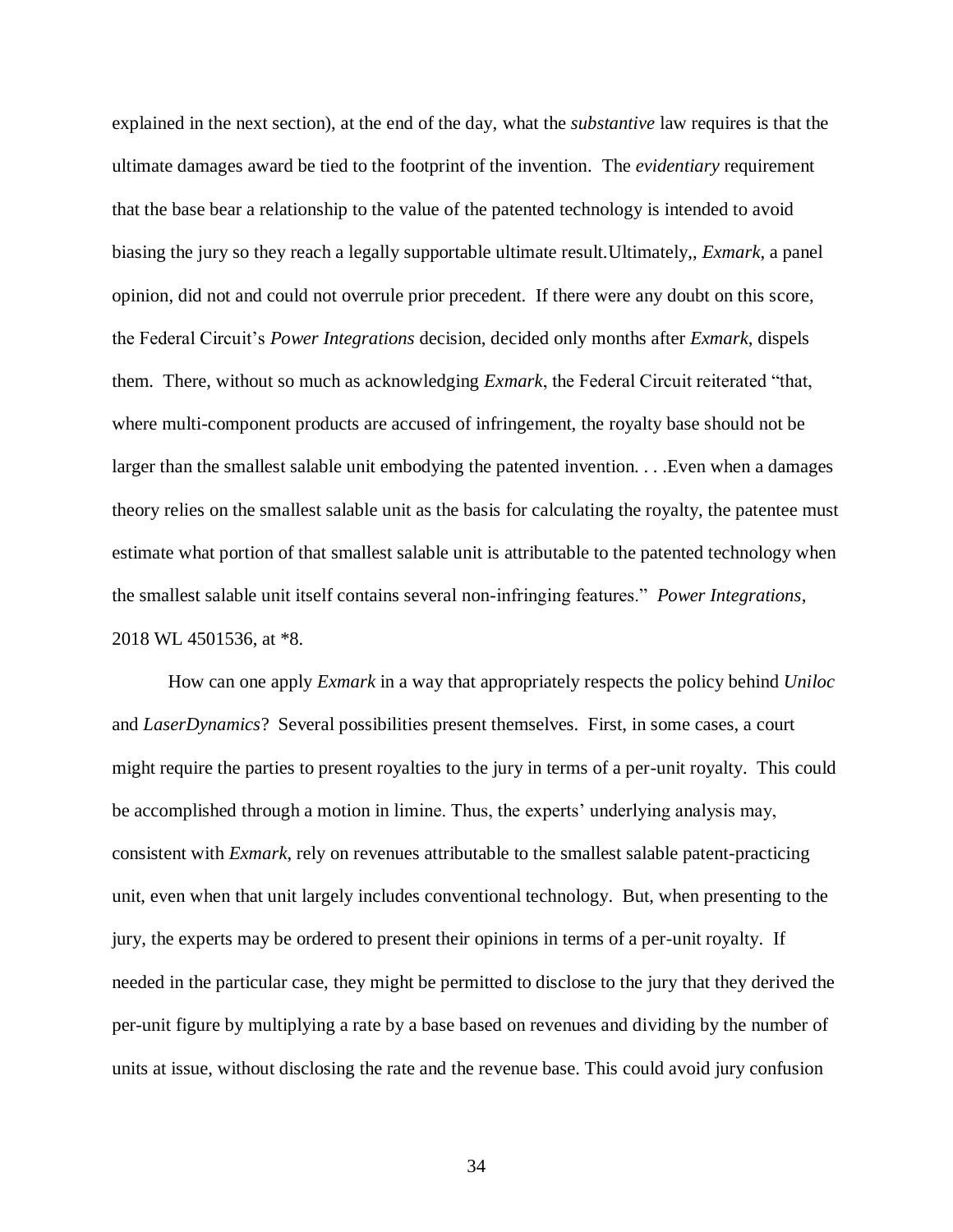arising out of disclosure of a royalty base that is disproportionate to the patentee's inventive contribution.

Second, *Exmark* did not specifically discuss the question of evidentiary prejudice, and one may therefore reasonably infer that such prejudice was not an issue raised by the parties in this case. In a case in which evidentiary prejudice is an issue, a court might reasonably reach a result that differs from that in *Exmark*, and conclude that an expert must be required to apportion the base even below the level of the smallest salable unit, to a component that more closely approximates the actual inventive features of the claimed invention.

Third, nothing in *Exmark* precludes an expert from voluntarily using as a royalty base a component smaller than the SSPPU. In a case in which patent claims of differing scopes is at issue, in many instances, the only practical solution will require experts to use, as the royalty base, a component commensurate in scope with the broadest claim—which will be the smallest component. To illustrate this, consider a patent lawsuit with three claims at issue:

1. A chair comprising a novel seat and a first leg.

2. The chair of claim 1 further comprising a second leg and a third leg.

3. The chair of claim 2 further comprising a back.

The SSPPU corresponding to claim 1 is the chair with a novel seat and single leg; while the SSPPU corresponding to claim 3 is the chair with the novel seat, three legs and a back. An expert's task would be unmanageable if she had to present three damages theories with three different bases and three different rates. Rather, as a practical matter, the expert may properly choose to select the seat-and-leg chair as the royalty base, even though that component is smaller than the SSPPU of claims 2 and 3. This practical solution also may mitigate the evidentiary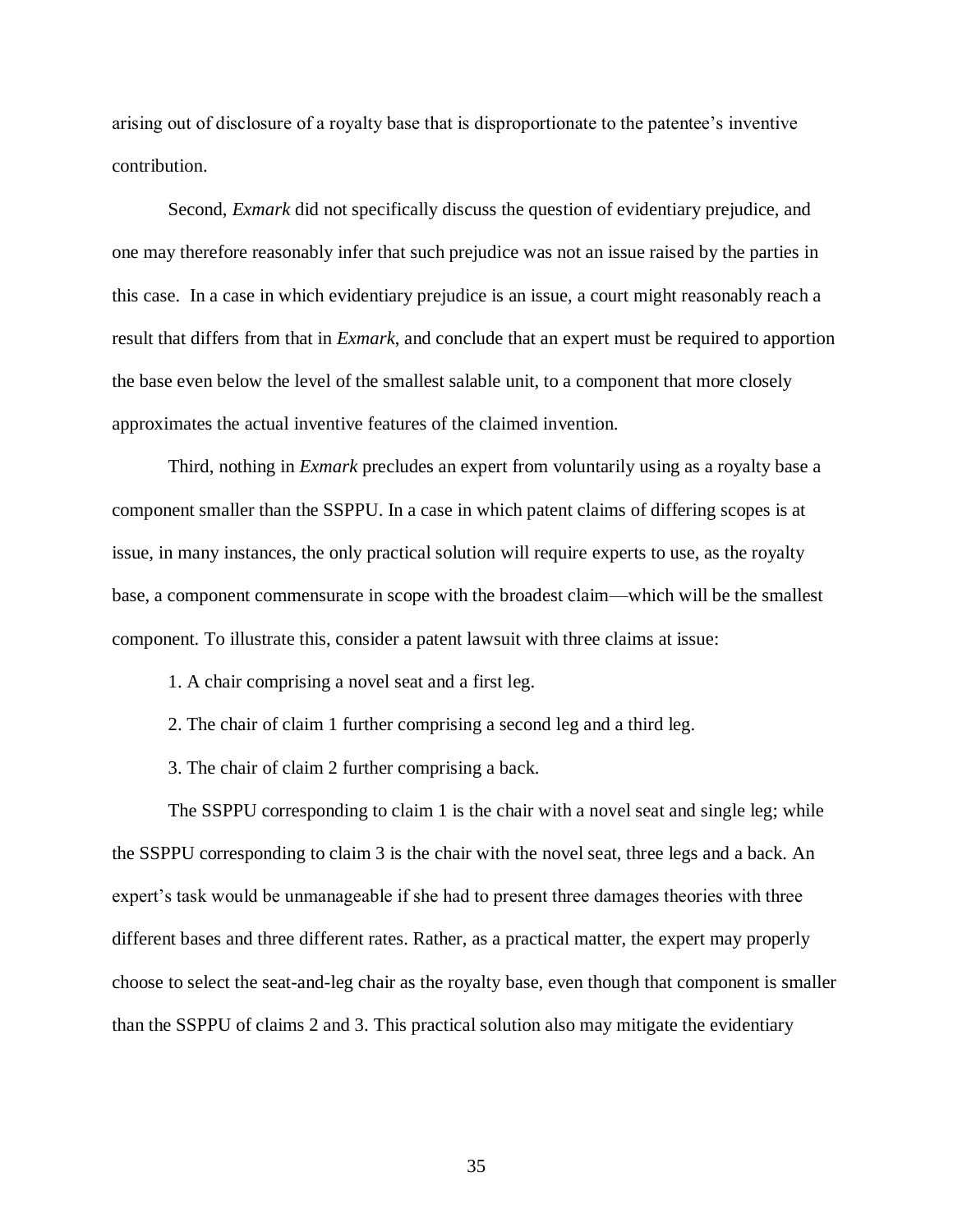prejudice of selecting as a royalty base a product with multiple conventional components (legs and a back) whose value is unrelated to the patented technology.

One further observation about *Exmark* is in order. The case provided a critical reminder to parties that rigorous apportionment and analysis in the *rate* is equally important to a proper result. Thus, the entire line of cases, read as a coherent whole, stand for two complementary propositions: (1) Reasonable royalty damages should be carefully tailored in a manner commensurate with the footprint of the invention; and (2) where evidentiary prejudice is a concern, special attention should be paid to ensuring that the royalty *base* is not itself out of proportion with the scope of the invention. Through careful analysis, a party and its expert may satisfy both of these goals and present a well-supported and balanced argument to the factfinder.

## **4. In Appropriate Cases, the Royalty Base Should Be Smaller Than the SSPPU**

In multi-feature SSPPUs, where only one feature is patented, the royalty base should be apportioned down from the cost of the SSPPU to reflect the value of the SSPPU that is attributable to the patented feature. *VirnetX*, 767 F.3d at 1327-28. This approach to calculating patent damages is consistent with Supreme Court precedent. In *Garretson v. Clark,* the Supreme Court instructed that "[the patentee] must separate [the patented improvement's] results distinctly from those of the other parts, so that the benefits derived from it may be distinctly seen and appreciated." 111 U.S. 120 at 121 (1884). Mirroring the Supreme Court's instruction, the Federal Circuit has advised that patent damages "must reflect the value attributable to the infringing features of the product, and no more." *Ericsson*, 773 F.3d at 1226 (Fed. Cir. 2014).

This principle was recently addressed and reaffirmed by the Federal Circuit. In *Finjan, Inc. v. Blue Coat Sys*., the Federal Circuit remanded a case for failure to properly apportion a royalty base that included patented and unpatented features. 879 F.3d 1299. The asserted patent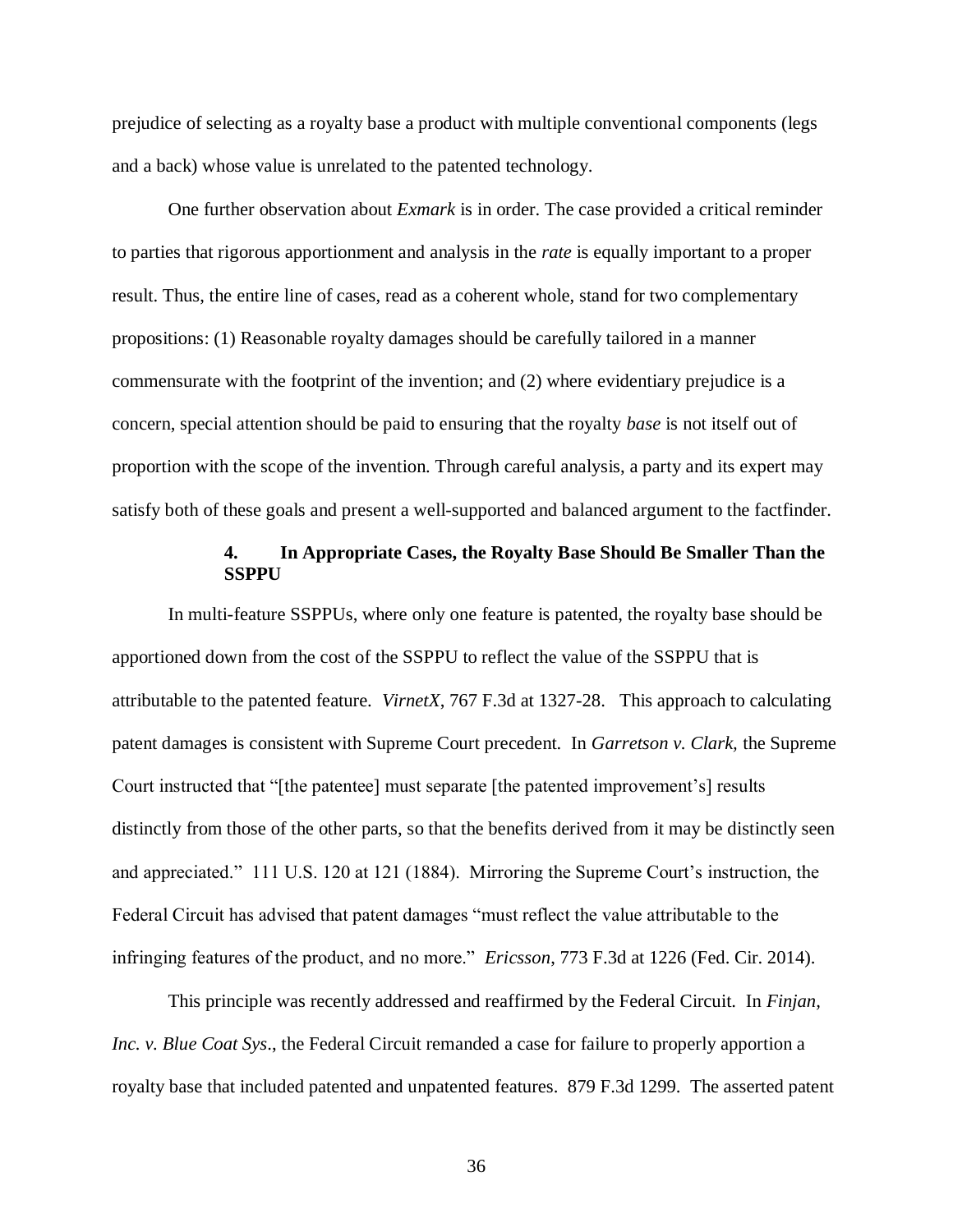in *Finjan* related to virus detection software and creating a security profile for web addresses. *Id.* at 1303-04. Finjan accused Blue Coat's "dynamic real-time rating engine," or DRTR, of infringing its patent and used the DRTR, which included patented and unpatented features, as the royalty base for calculating damages. *Id.* The Federal Circuit recognized that the DRTR was the SSPPU, but found that Finjan failed to properly apportion the damages base. Explaining its holding, the Federal Circuit stated that,

because DRTR is itself a multi-component software engine that includes noninfringing features, the percentage of web traffic handled by DRTR is not a proxy for the incremental value of the patented technology to WebPulse as a whole. *Further apportionment was required to reflect the value of the patented technology compared to the value of the unpatented elements*.

*Id*. at 1311.

When determining the proper royalty base, it is important to remember that apportioning to the SSPPU may not be sufficient. A careful analysis must be conducted to determine the value of the patented features. And, it is that value that should be used as the royalty base.

### **5. Economic Considerations Support the Use of the SSPPU or Smaller**

# **a. There Is No Principled Way to Apportion Among Components or Subsystems That Purportedly Create Synergies**

Some argue that it is appropriate to use a royalty base corresponding to a component larger than the SSPPU because such a royalty base accounts for synergies created by the patented technology with respect to the larger component into which it is integrated. This argument misses the mark. There is no objective manner to allocate synergies among the contributors to those synergies. There is no way, for example, in the "sleek design" of the smartphone example cited above, to weight the relative value of the contribution of the efficient battery or the low profile chips. "Any … rule to apportion the synergies between the assets is necessarily arbitrary." Bailey, Elizabeth M., Gregory K. Leonard, and Mario A. Lopez, "Making Sense of "Apportionment" in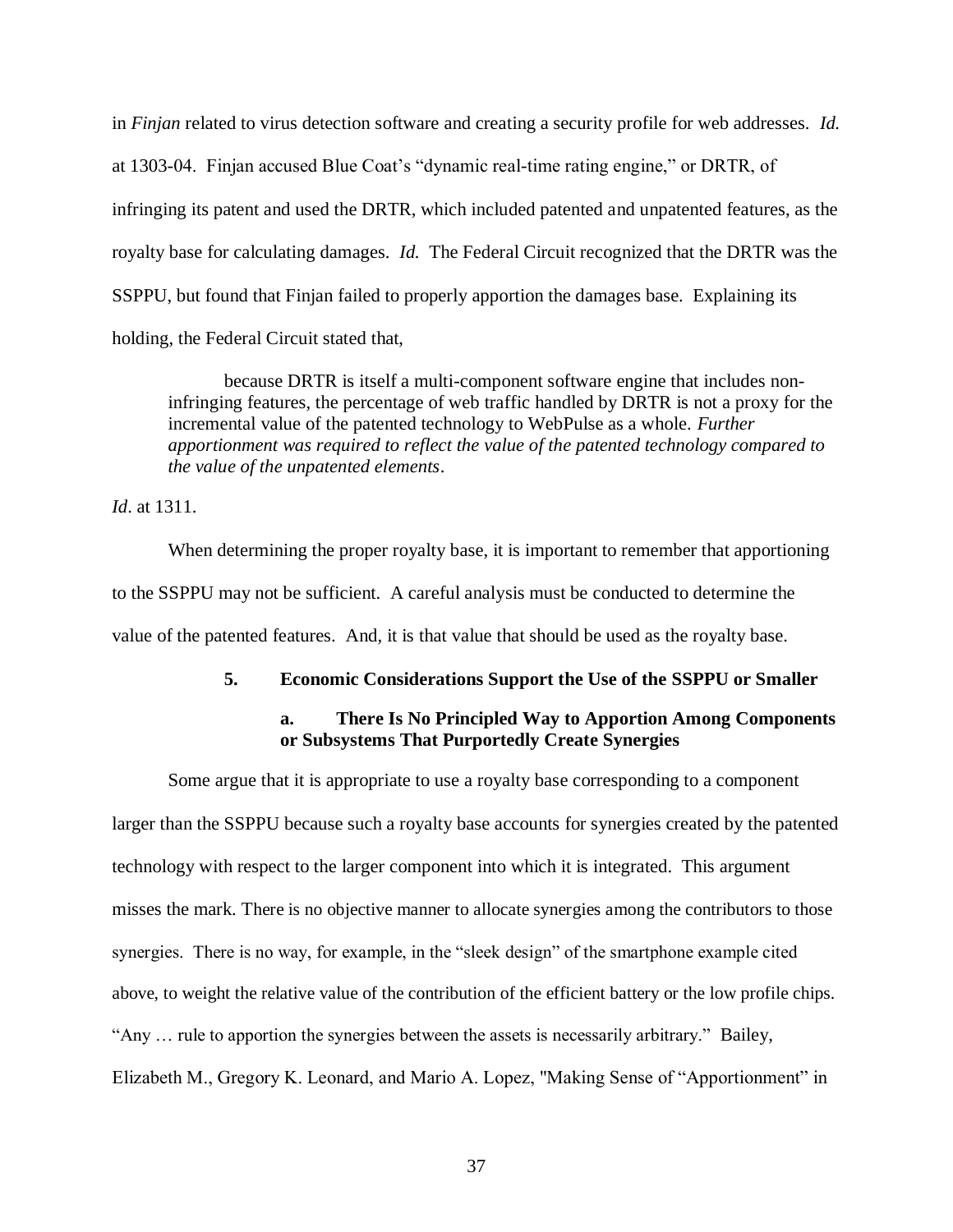Patent Damages." Colum. Sci. & Tech. L. Rev. 12 (2011): 261. Any allocation is going to require the use of rules-of -thumb with no sound or rigorous economic basis. As critics of the SSPPU themselves admit, while it is "easy to assert there are synergies between different features, [it is] … difficult to quantify them. … in practice, one may need to resort to simple, easy-to-administer rules (e.g., percentage-based royalties), relying on the parties to negotiate (or the court to select) a single rate that 'smooths out' individuated variations to yield a "blended" rate that is mutually agreeable and (overall, on average) 'right.'" Sherry, Edward F., and David Teece, "On the 'Smallest Saleable Patent Practicing Unit' Doctrine: An Economic and Public Policy Analysis." (2016), p. 18. Such rules of thumb are generally no longer permissible in calculating monetary remedies in patent cases.

It can also be difficult to undertake the basic step of enumerating all the IP that contribute to the synergies that enhance the value of a product. Often there will be many sources of IP that interact to provide the synergies that multiplicatively add value to a product attribute. Again, a popular smartphone's sleek design, cited above, was also likely partially attributable not only to chip layout and battery technology, but also to touchscreen technology and antenna technology. If all factors that contribute to the value of a multicomponent product are not completely enumerated, the apportionment of value to the patent at issue will tend to be biased upward, absorbing some of the value appropriately attributable to the ignored factors.

# **b. Using the value of the entire product can result in unrealistically high royalties as a percentage of the value of the component that incorporates the IP.**

Using the entire market value of a multicomponent product as the royalty base may result in a purportedly reasonable royalty that is a small number compared to the royalty base but a very high portion of, or greater than, the price of the SSPPU. The manufacturer of the SSPPU facing such a royalty would, of course, have attempted to pass a royalty onto its customers in the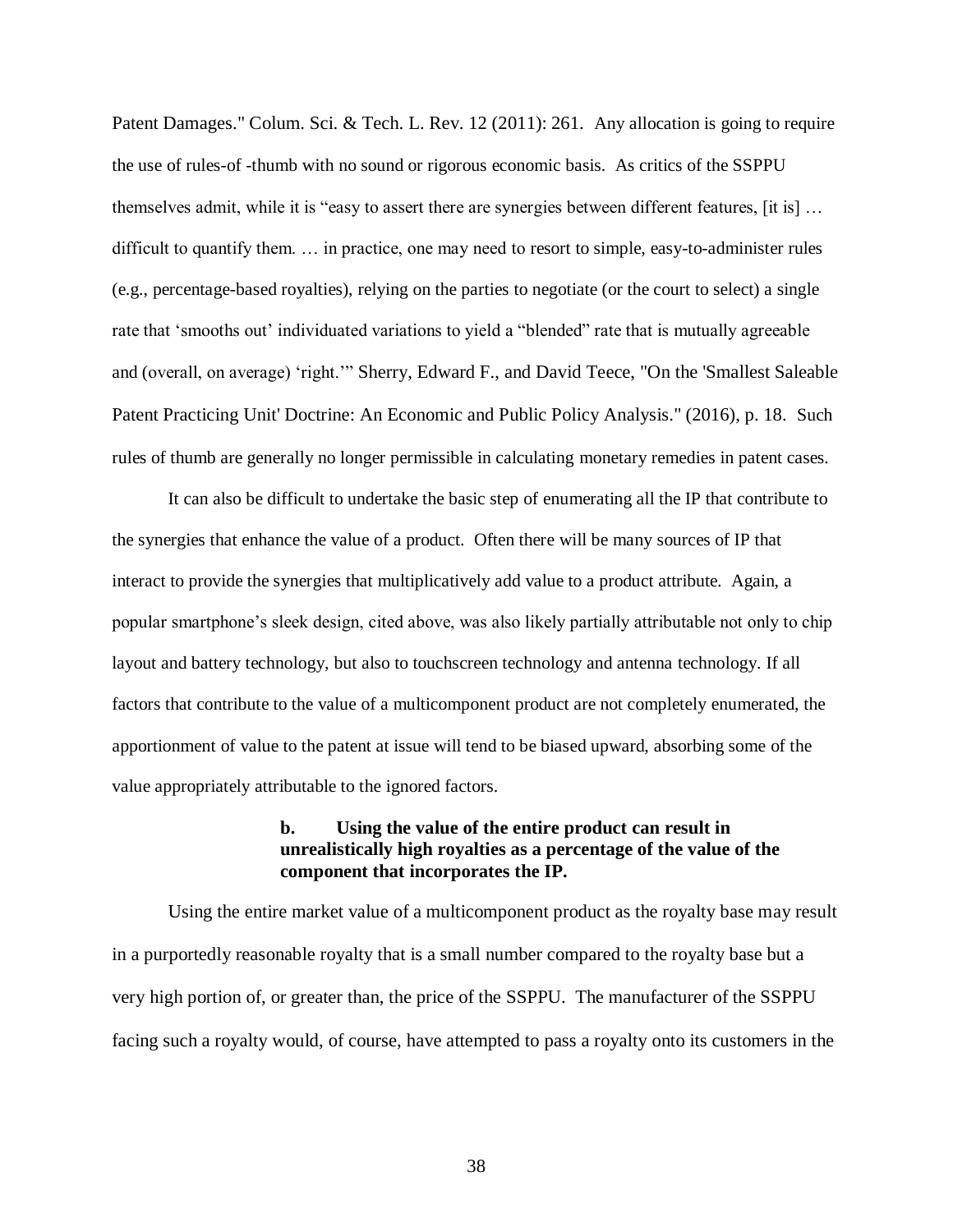form of an increased price. A significant price increase will generally result in lower demand for the SSPPU or outright replacement of the patented technology incorporated into the SSPPU.

The operation of "the law of demand" will generally have an impact on the outcome of a hypothetical negotiation and experts must take that into account. In *Monolithic Power Systems Inc. v. O2 Micro Intern. Ltd.*, 476 F. Supp. 2d 1143 (N.D. Cal. 2007), plaintiff's expert assessed a reasonable royalty for an electric power conditioning chip that was used in computer notebooks. The chip sold for less than \$5.00. The expert calculated the royalty as a percentage "of the average retail price of a notebook computer," which resulted in "a royalty that would triple the average selling price for [defendant's] accused products." *Id*. at 1155. He made "no allowance for the impact that increased prices would have had on demand" due to customers switching to a noninfringing alternative. *Id*. at 1156. The court granted summary judgement in favor of defendants on damages on the basis of this deficiency.

It is certainly possible that demand is perfectly "inelastic," meaning that, in this case, a manufacturer will not be able to switch technologies in response to a change in the relative prices of different technologies or components.<sup>5</sup> As *Monolithic* and other cases make clear, however, perfectly inelastic demand cannot merely be assumed. A hypothetical negotiation modelled on the basis of the value of the SSPPU will generally more accurately predict an outcome that reflects the impact of downward sloping demand functions. Relatively or totally inelastic demand functions appear to be assumed in some of the commentary supporting the use of the entire value of the final product as a royalty base. An example is the hypothetical case put forward by Nicolas Petit. Petit, Nicolas, "The Smallest Salable Patent-Practicing Unit ('SSPPU') Experiment, General Purpose Technologies and the Coase Theorem." (2016); *see also* Cotter,

 $\overline{a}$ 

<sup>5</sup> This point is made in Gregory Sidak, J. "The Meaning of FRAND, Part II: Injunctions." *Journal of Competition Law and Economics* 11, no. 1 (2015): 201-269, note 76 and accompanying test. Sidek is discussing standard essential patents but the point has wider applicability to situations where a manufacturer is "locked-in."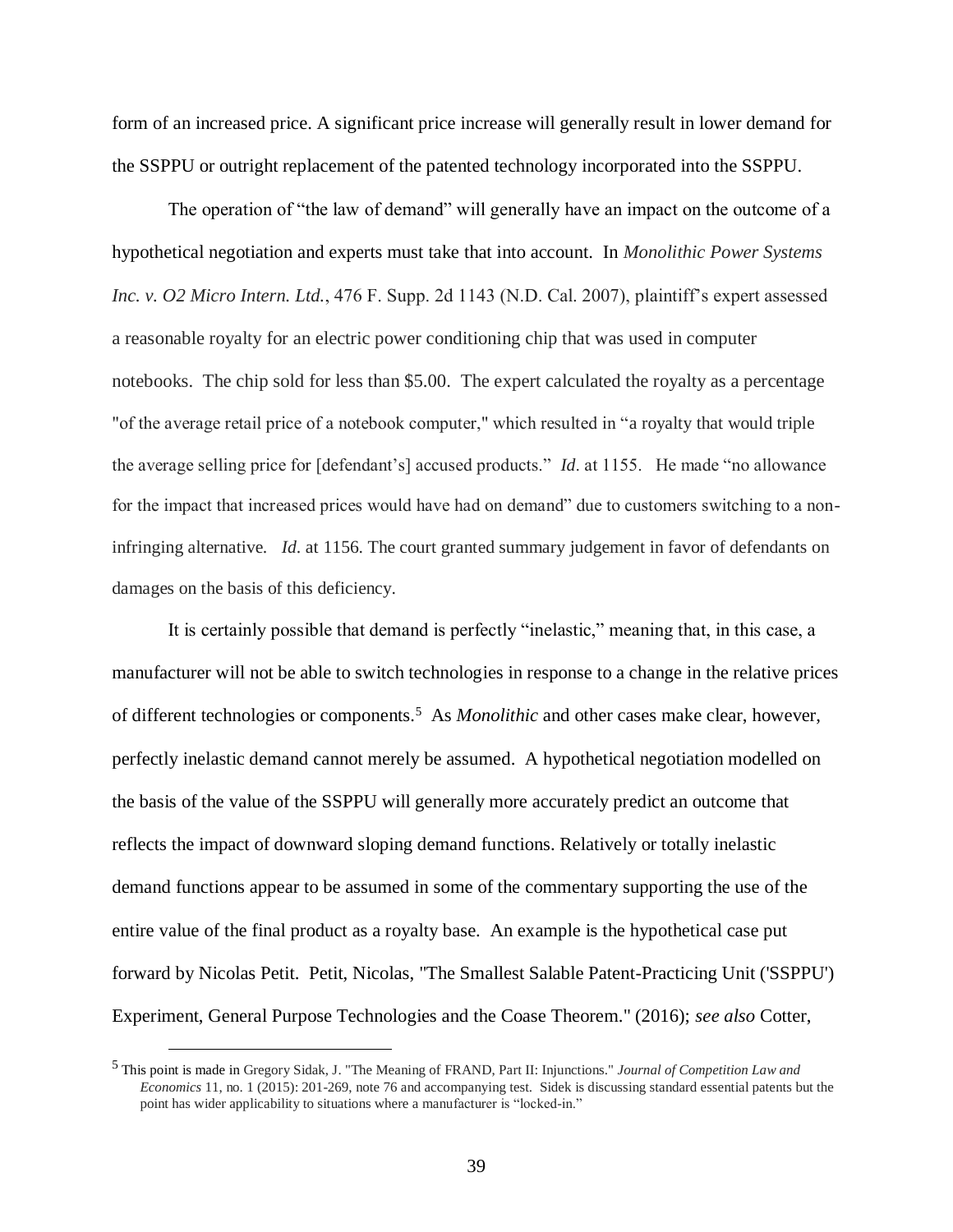Thomas F. "Patent Damages Heuristics." Tex. Intell. Prop. LJ 25 (2017): 159, citing Stern, Richard H., "What Are Reasonable and Non-Discriminatory Terms for Licensing a Standard-Essential Patent?" Eur. Intell. Prop. Rev. 37 (2015): 549-554, and Layne-Farrar, Anne, "The Patent Damages Gap: An Economist's Review of US Patent Damages Apportionment Rules." (2017). Petit cites a conjectural case in which heavy electrical wiring in an airplane is replaced by a patented system that comports to a radio standard, the Wireless Avionics IntraCommunications (WAIC) standard. Such a replacement would save airplane operators over \$3 million per aircraft in reduced fuel costs. The cost of such a system (that is the cost of the SSPPU) would be in the thousands of dollars. Limiting the royalty base to the SSPPU would, it is alleged, therefore under-reward the owner of the innovative technology.

Such a conclusion ignores the operations of a reasonably competitive market, even one constrained by the implementation of a standard. In the real world, the opportunity to make huge returns of the sort hypothesized by Petit would result in enthusiastic investment in inventions that will provide competitive alternatives to the standard or some other way to reduce wiring on an airplane. Of course, the owners of the WAIC technology would understand that there was such a competitive threat and license at a rate sufficiently low to reasonably assure that no such entry took place.

### **V. CONCLUSION**

Despite the length of this paper, we have only scratched the surface of many of the subjects touched upon. We have presented multiple views on questions of apportionment, but innumerable further arguments may exist on both sides, particularly in view of the particular facts of any given case.

In addition, this paper focuses exclusively on U.S. law, while patent damages regimes in other countries can differ significantly. For example, we have not addressed whether